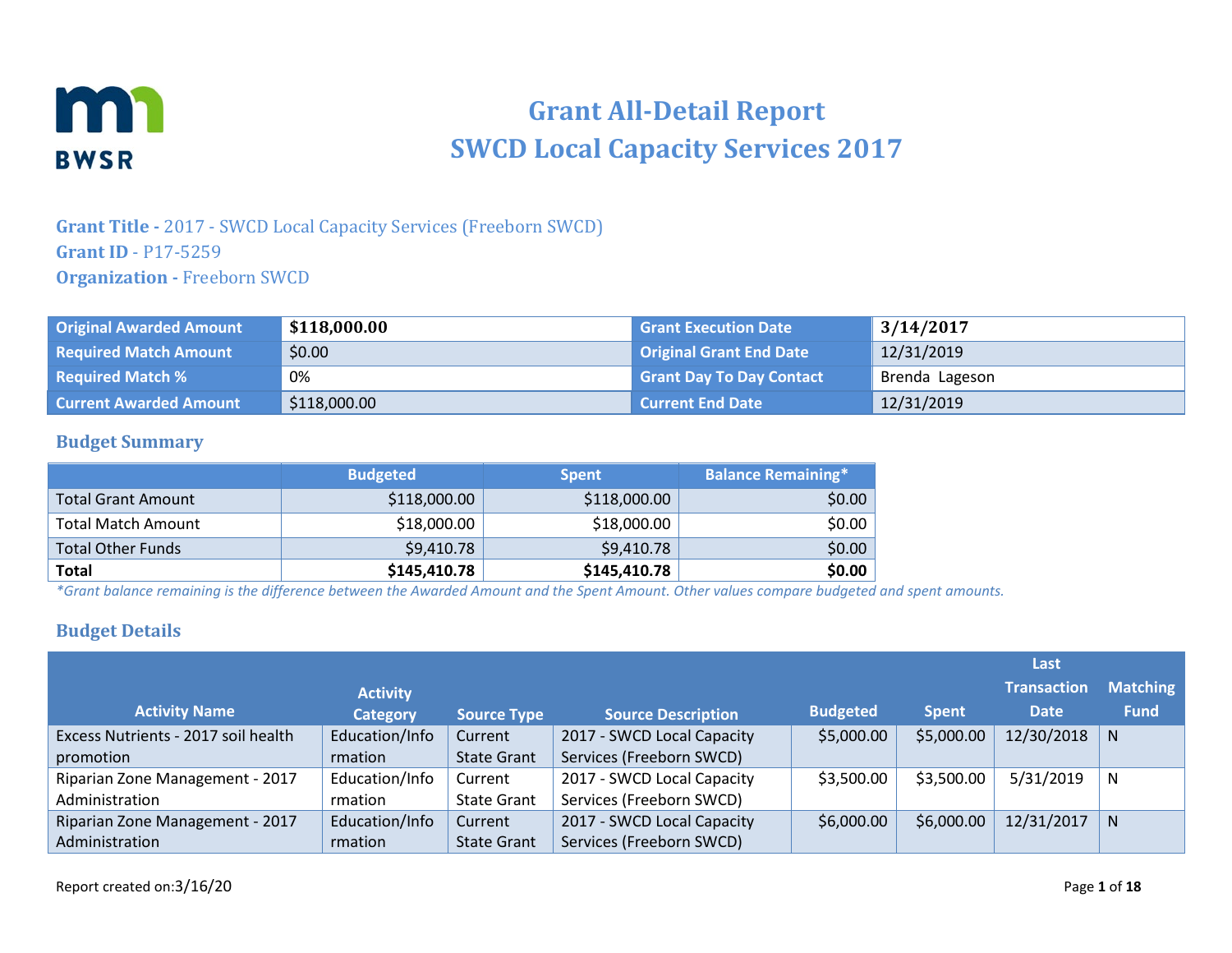|                                                           |                                         |                               |                                                        |                 |              | Last               |                 |
|-----------------------------------------------------------|-----------------------------------------|-------------------------------|--------------------------------------------------------|-----------------|--------------|--------------------|-----------------|
|                                                           | <b>Activity</b>                         |                               |                                                        |                 |              | <b>Transaction</b> | <b>Matching</b> |
| <b>Activity Name</b>                                      | <b>Category</b>                         | <b>Source Type</b>            | <b>Source Description</b>                              | <b>Budgeted</b> | <b>Spent</b> | <b>Date</b>        | <b>Fund</b>     |
| Riparian Zone Management - 2017<br>Technician             | Technical/Engi<br>neering<br>Assistance | Current<br><b>State Grant</b> | 2017 - SWCD Local Capacity<br>Services (Freeborn SWCD) | \$53,000.00     | \$53,000.00  | 12/30/2018         | N               |
| Riparian Zone Management - 2017<br>technology             | Supplies/Equip<br>ment                  | <b>Local Fund</b>             | County funds                                           | \$12,807.32     | \$12,807.32  | 11/8/2018          | Y               |
| Soil Erosion - 2017 Cedar 1W1P                            | Planning and<br>Assessment              | Current<br><b>State Grant</b> | 2017 - SWCD Local Capacity<br>Services (Freeborn SWCD) | \$1,300.00      | \$1,300.00   | 12/31/2017         | N               |
| Soil Erosion - 2017 Flexible Choice<br><b>Cover Crops</b> | Agricultural<br>Practices               | <b>Local Fund</b>             | <b>County Funds</b>                                    | \$5,192.68      | \$5,192.68   | 12/12/2019         | Y               |
| Soil Erosion - 2017 Flexible Choice<br>Cover Crops        | Agricultural<br>Practices               | <b>Other Funds</b>            | 2017 - State Cost-Share Fund<br>(Freeborn SWCD)        | \$4,810.38      | \$4,810.38   | 11/8/2019          | N               |
| Soil Erosion - 2017 buffer cost share                     | Agricultural<br>Practices               | Current<br><b>State Grant</b> | 2017 - SWCD Local Capacity<br>Services (Freeborn SWCD) | \$0.00          |              |                    | N               |
| Soil Erosion - 2017 public relations                      | Education/Info<br>rmation               | Current<br><b>State Grant</b> | 2017 - SWCD Local Capacity<br>Services (Freeborn SWCD) | \$2,500.00      | \$2,500.00   | 12/12/2019         | N               |
| Soil Erosion - 2017 soil health cost<br>share             | Agricultural<br><b>Practices</b>        | Current<br><b>State Grant</b> | 2017 - SWCD Local Capacity<br>Services (Freeborn SWCD) | \$24,700.00     | \$24,700.00  | 12/12/2019         | ${\sf N}$       |
| Soil Erosion - 2017 soil health cost<br>share             | Agricultural<br>Practices               | <b>Other Funds</b>            | 2017 - State Cost-Share Fund<br>(Freeborn SWCD)        | \$4,600.40      | \$4,600.40   | 10/10/2019         | N               |
| Soil Erosion - 2017 technical<br>assistance               | Technical/Engi<br>neering<br>Assistance | Current<br><b>State Grant</b> | 2017 - SWCD Local Capacity<br>Services (Freeborn SWCD) | \$20,000.00     | \$20,000.00  | 12/31/2018         | N               |
| Water Storage and Treatment - 2017<br>training            | Education/Info<br>rmation               | Current<br><b>State Grant</b> | 2017 - SWCD Local Capacity<br>Services (Freeborn SWCD) | \$2,000.00      | \$2,000.00   | 12/31/2017         | N               |

# **Activity Details Summary**

| <b>Activity Details</b> | <b>Total Action Count</b> | <b>Total Activity Mapped</b> | <b>Proposed Size / Unit</b> | <b>Actual Size / Unit</b> |
|-------------------------|---------------------------|------------------------------|-----------------------------|---------------------------|
| 340 - Cover Crop        | 16                        | 16                           | . COUNT                     | . COUNT                   |
| 340 - Cover Crop        |                           |                              | 180 AC                      | 180 AC                    |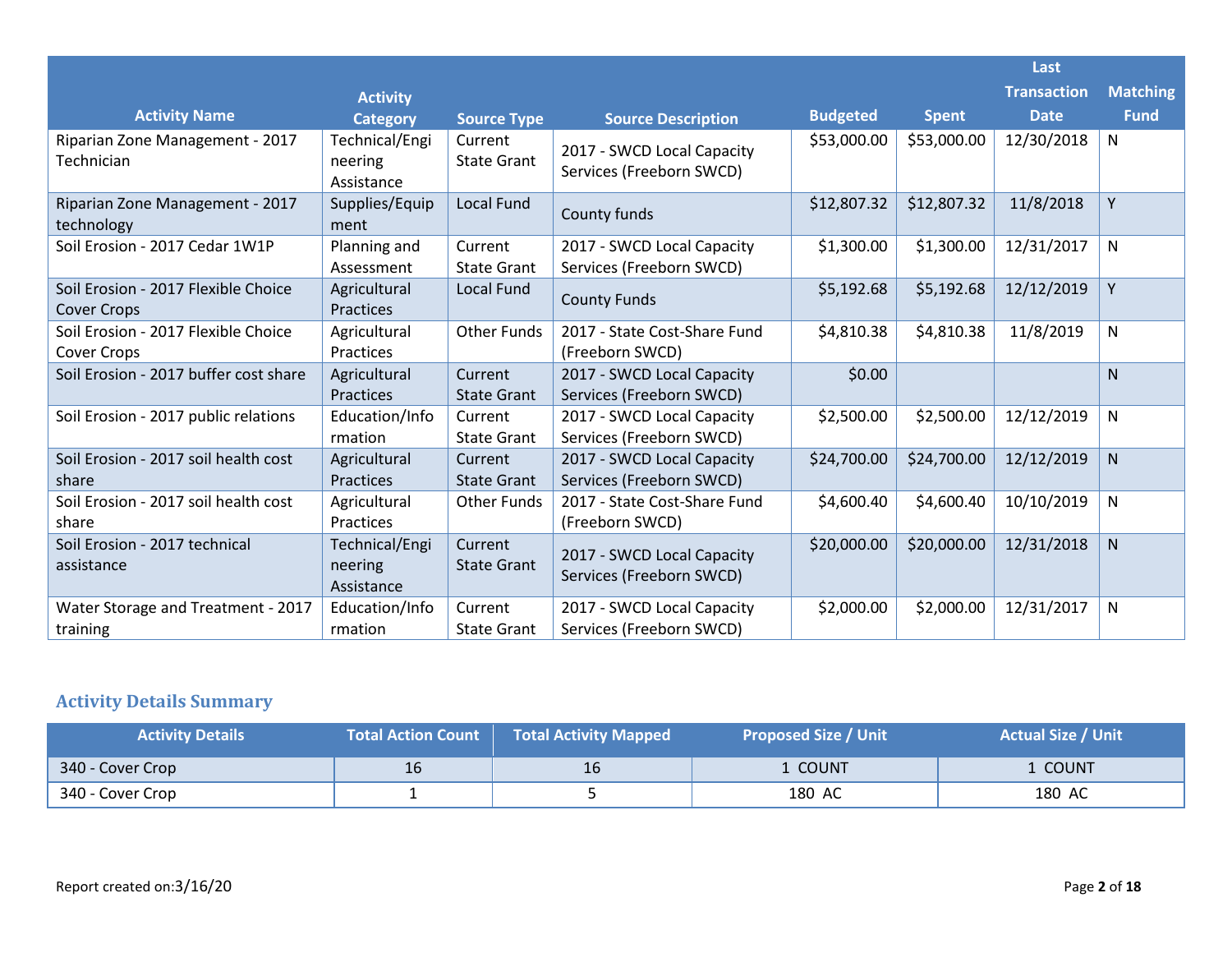# **Proposed Activity Indicators**

| <b>Activity Name</b> | muicator Name | 17. I | <b>Calculation Too</b> |  |
|----------------------|---------------|-------|------------------------|--|

### **Final Indicators Summary**

| <b>Indicator Name</b>       | <b>Total Value</b> | <b>Unit</b>  |
|-----------------------------|--------------------|--------------|
| <b>SOIL (EST. SAVINGS)</b>  | 98.02              | TONS/YR      |
| <b>SEDIMENT (TSS)</b>       | 80.08              | TONS/YR      |
| <b>PREVENTION</b>           | 3.00               | <b>COUNT</b> |
| PHOSPHORUS (EST. REDUCTION) | 148.66             | LBS/YR       |

### **Grant Activity**

| <b>Grant Activity - Excess Nutrients - 2017 soil health promotion</b> |                                                                                                                                                                                                                                                                                                                                                                                                                                                                                                                                                                                                                                                                                                                                                                  |                 |           |  |  |
|-----------------------------------------------------------------------|------------------------------------------------------------------------------------------------------------------------------------------------------------------------------------------------------------------------------------------------------------------------------------------------------------------------------------------------------------------------------------------------------------------------------------------------------------------------------------------------------------------------------------------------------------------------------------------------------------------------------------------------------------------------------------------------------------------------------------------------------------------|-----------------|-----------|--|--|
| <b>Description</b>                                                    | Excess Nutrients - 2017 soil health promotion<br>Freeborn County Comprehensive Water Plan (Goal 7 - protect and preserve topsoil)<br>To promote soil health practices, local soil health team events, and local data collection.                                                                                                                                                                                                                                                                                                                                                                                                                                                                                                                                 |                 |           |  |  |
| <b>Category</b>                                                       | EDUCATION/INFORMATION                                                                                                                                                                                                                                                                                                                                                                                                                                                                                                                                                                                                                                                                                                                                            |                 |           |  |  |
| <b>Start Date</b>                                                     | 14-Mar-17                                                                                                                                                                                                                                                                                                                                                                                                                                                                                                                                                                                                                                                                                                                                                        | <b>End Date</b> | 31-Dec-18 |  |  |
| <b>Has Rates and Hours?</b>                                           | <b>Yes</b>                                                                                                                                                                                                                                                                                                                                                                                                                                                                                                                                                                                                                                                                                                                                                       |                 |           |  |  |
| <b>Actual Results</b>                                                 | Funds spent on staff time. Promotion of soil health through participation in and support of the Freeborn Area Soil Health<br>Team. Participated in and prepared for 10 soil health team meetings. Helped host a winter workshop, two inter-seeding<br>demonstrations, and a cover crop plot. Had approximately 200 total participants in the events above. Provided an<br>opportunity for peer to peer learning to advance our collective knowledge and experience. Continuance of activities of 2017.<br>Soil Health Workshop, Fall Field Day and monthly soil health team meetings. Flyers and newsletter for several events area<br>wide.<br>2018 continuation of Soil Health team meetings, shop talks, workshop, fliers and newsletter. 10 hours @ \$40.38. |                 |           |  |  |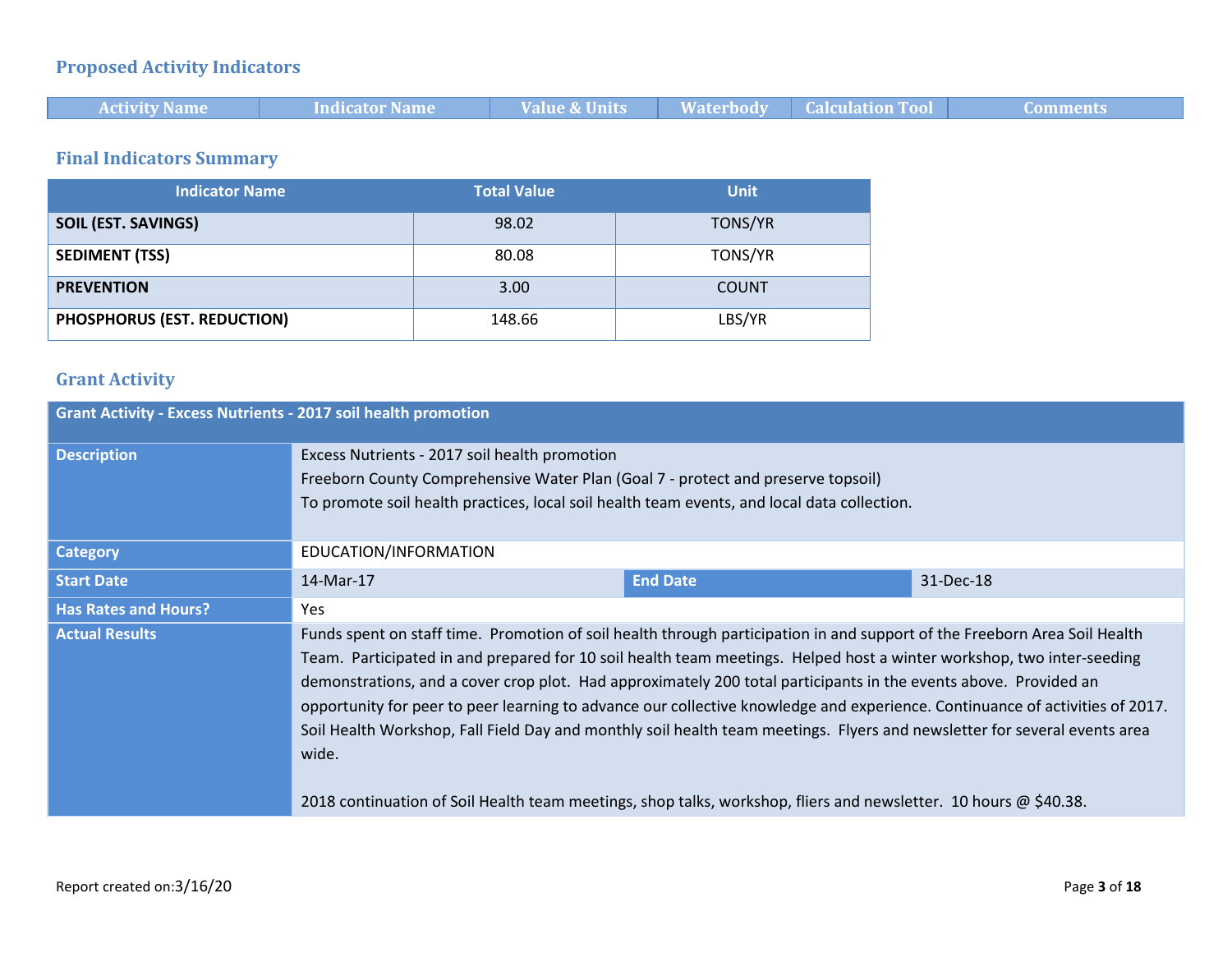| <b>Grant Activity - Riparian Zone Management - 2017 Administration</b> |                                                                                                                                                                                 |                 |           |  |
|------------------------------------------------------------------------|---------------------------------------------------------------------------------------------------------------------------------------------------------------------------------|-----------------|-----------|--|
| <b>Description</b>                                                     | Riparian Zone Management - 2017 Administration<br>Freeborn County Comprehensive Water Plan (Goal 8 - control soil erosion)                                                      |                 |           |  |
|                                                                        | Funds will be spent by SWCD staff for training new Manager. Developing management skills to supervise staff and the<br>general management duties to carry our the SWCD mission. |                 |           |  |
| <b>Category</b>                                                        | EDUCATION/INFORMATION                                                                                                                                                           |                 |           |  |
| <b>Start Date</b>                                                      | $1$ -Jan-19                                                                                                                                                                     | <b>End Date</b> | 31-Dec-19 |  |
| <b>Has Rates and Hours?</b>                                            | Yes.                                                                                                                                                                            |                 |           |  |
| <b>Actual Results</b>                                                  | Funds re-allocated from the public relations activity. Funds were used to administer staff and this grant. BWSR billable rate<br>of \$56.81 x 62.5 hours = \$3500.00            |                 |           |  |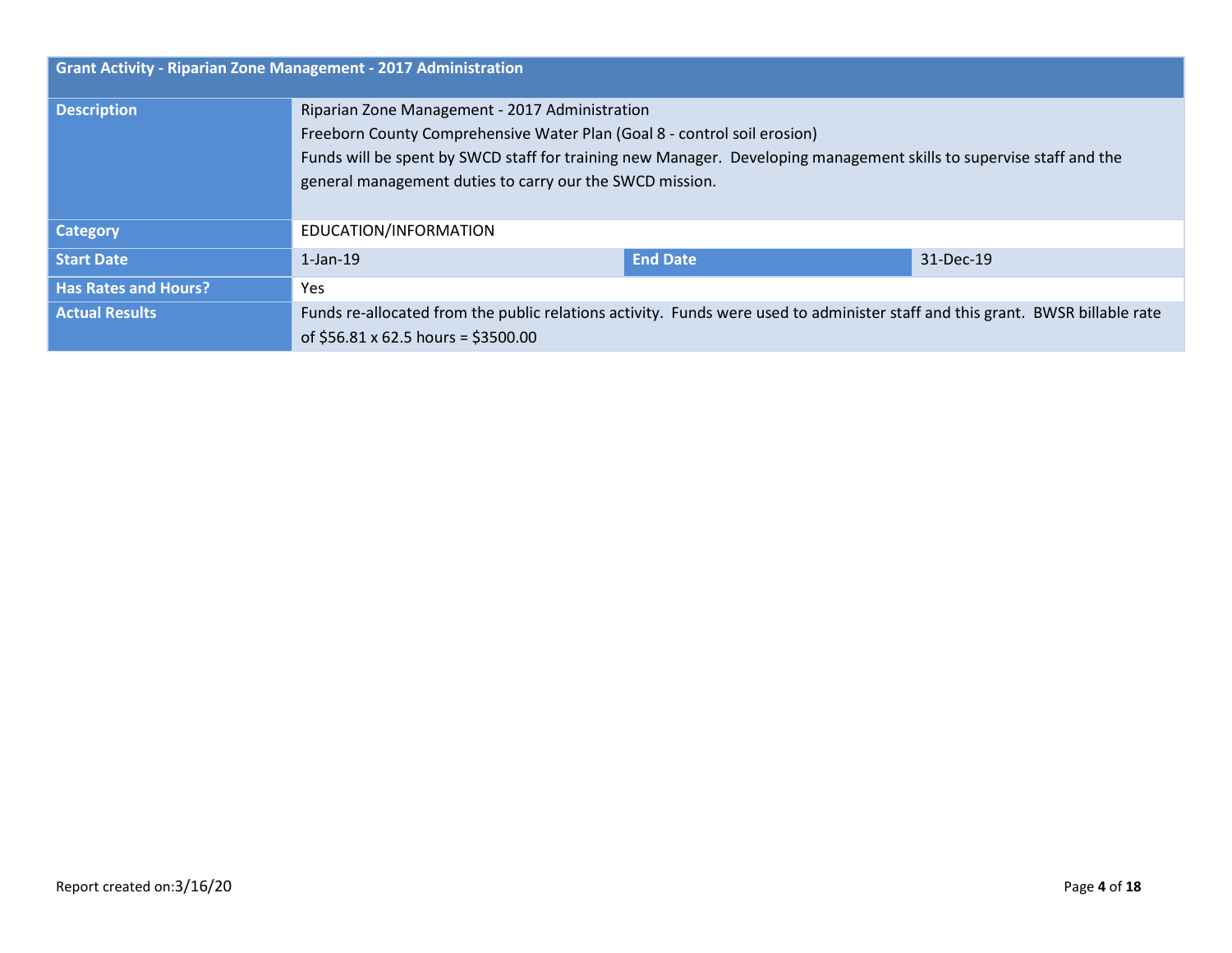| <b>Grant Activity - Riparian Zone Management - 2017 Technician</b> |                                                                                                                                                                                                                                                                                                                                                                                                                                                                                                                                                                                                                                                                                                                                                                                                                                                                                                                                                                                                                       |                 |           |
|--------------------------------------------------------------------|-----------------------------------------------------------------------------------------------------------------------------------------------------------------------------------------------------------------------------------------------------------------------------------------------------------------------------------------------------------------------------------------------------------------------------------------------------------------------------------------------------------------------------------------------------------------------------------------------------------------------------------------------------------------------------------------------------------------------------------------------------------------------------------------------------------------------------------------------------------------------------------------------------------------------------------------------------------------------------------------------------------------------|-----------------|-----------|
| <b>Description</b>                                                 | Riparian Zone Management - 2017 Technician<br>Freeborn County Comprehensive Water Plan(Goal 7 - protect and preserve topsoil, Goal 8 - control soil erosion, Goal 15 -<br>protect surface waters from storm water drainage e of sediment, nutrients, and chemicals, Goal 16 - Manage watersheds to<br>reduce bacteria, nutrients, chemicals, and sediment from entering surface waters, Goal 17 - manage watershed s to control<br>surface water runoff, Goal 20 - protect shoreland areas).<br>Funds will be used to hire a qualified individual with appropriate technical abilities to work with landowners to implement<br>conservation practices within Freeborn County. Capacity funding allows for the hiring of this additional staff. New staff will<br>complete some of the workload of existing staff, allowing existing staff to increase their capacity. Estimate this position will<br>be 80% added capacity and 20% of re-delegation of duties from existing staff to allow them to increase capacity. |                 |           |
| <b>Category</b>                                                    | TECHNICAL/ENGINEERING ASSISTANCE                                                                                                                                                                                                                                                                                                                                                                                                                                                                                                                                                                                                                                                                                                                                                                                                                                                                                                                                                                                      |                 |           |
| <b>Start Date</b>                                                  | 14-Mar-17                                                                                                                                                                                                                                                                                                                                                                                                                                                                                                                                                                                                                                                                                                                                                                                                                                                                                                                                                                                                             | <b>End Date</b> | 30-Dec-18 |
| <b>Has Rates and Hours?</b>                                        | <b>Yes</b>                                                                                                                                                                                                                                                                                                                                                                                                                                                                                                                                                                                                                                                                                                                                                                                                                                                                                                                                                                                                            |                 |           |
| <b>Actual Results</b>                                              | Worked on providing CRP planning assistance to several landowners and participated in Soil Health team as member,<br>outreach committee, and taking minutes. Assisted customers with buffer law and erosion concerns. Provided assistance to 3<br>landowners interested in applying for CREP. Attended BWSR academy and pursued entry level ecological JAA. 2017 hours -<br>1,144.5 $\omega$ \$31.19 = \$36,521 using BWSR billable rate calculator.<br>Continuation of activities in 2018. Received JAA in ecological sciences. Pursuing Certified Conservation Planner and entry<br>level JAA in engineering. Also attends Blue Earth Civic Engagement meetings, Shell Rock River & Cedar River Advisory<br>meetings. 2018 hours - 408.5 @ \$40.38 = \$16,478.89                                                                                                                                                                                                                                                    |                 |           |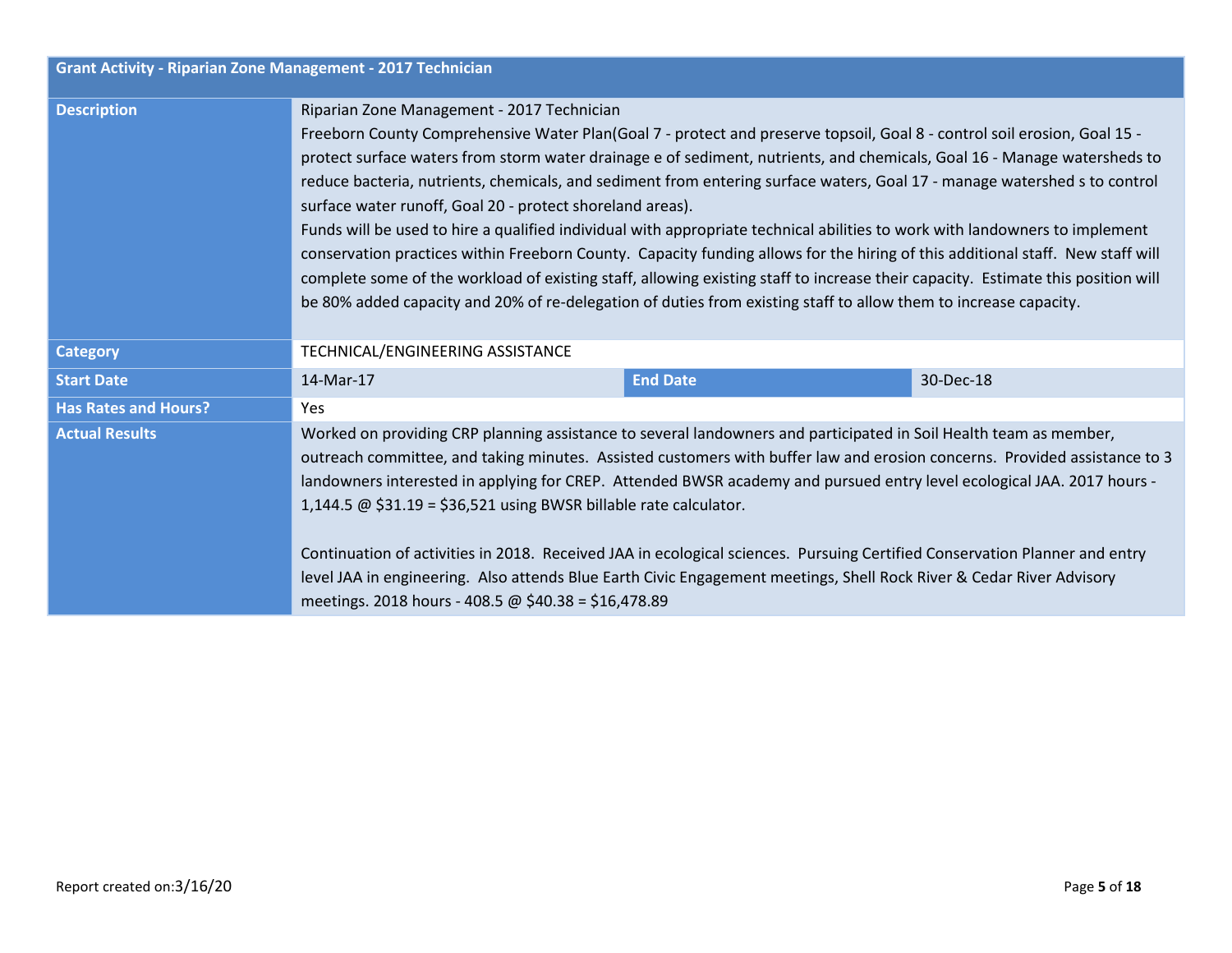| <b>Grant Activity - Riparian Zone Management - 2017 technology</b> |                                                                                                                                                                                                                                                               |                 |           |  |
|--------------------------------------------------------------------|---------------------------------------------------------------------------------------------------------------------------------------------------------------------------------------------------------------------------------------------------------------|-----------------|-----------|--|
| <b>Description</b>                                                 | Riparian Zone Management - 2017 technology                                                                                                                                                                                                                    |                 |           |  |
|                                                                    | Freeborn County Comprehensive Water Plan (Goal 7 protect and preserve topsoil, Goal 15 protect surface waters from storm                                                                                                                                      |                 |           |  |
|                                                                    | water drainage of sediment, nutrients, and chemicals.)                                                                                                                                                                                                        |                 |           |  |
|                                                                    | Funds will be used to purchase technology upgrades to increase the quality and efficiency of service to our customers.                                                                                                                                        |                 |           |  |
|                                                                    | Technology upgrades such as total station or GPS grade surveying equipment. Use \$12,337.00 of 2016 capacity funds.                                                                                                                                           |                 |           |  |
| <b>Category</b>                                                    | SUPPLIES/EQUIPMENT                                                                                                                                                                                                                                            |                 |           |  |
| <b>Start Date</b>                                                  | 14-Mar-17                                                                                                                                                                                                                                                     | <b>End Date</b> | 31-Dec-19 |  |
| <b>Has Rates and Hours?</b>                                        | No.                                                                                                                                                                                                                                                           |                 |           |  |
| <b>Actual Results</b>                                              | No funds spent in 2017. Working with partners and peers to determine the best survey equipment to purchase.<br>2018 funds were spent on the balance of a survey grade GPS with tablet \$9,579.65. Two laptop computers were also<br>purchased for \$3,227.67. |                 |           |  |

| Grant Activity - Soil Erosion - 2017 Cedar 1W1P |                                                                                                                             |                 |           |  |
|-------------------------------------------------|-----------------------------------------------------------------------------------------------------------------------------|-----------------|-----------|--|
| <b>Description</b>                              | Soil Erosion - 2017 Cedar 1W1P                                                                                              |                 |           |  |
|                                                 | Freeborn County Comprehensive Water Plan (all goals)                                                                        |                 |           |  |
|                                                 | Staff time to represent Freeborn SWCD at Cedar 1W1P Policy meetings, Planning Work Group, Advisory Committee, and           |                 |           |  |
|                                                 | public meetings. This is up and above our normal water planning efforts.                                                    |                 |           |  |
| Category                                        | PLANNING AND ASSESSMENT                                                                                                     |                 |           |  |
| <b>Start Date</b>                               | 14-Mar-17                                                                                                                   | <b>End Date</b> | 31-Dec-19 |  |
| <b>Has Rates and Hours?</b>                     | No.                                                                                                                         |                 |           |  |
| <b>Actual Results</b>                           | Funds used for staff time to attend planning work group, policy board, and advisory committee meetings, review information, |                 |           |  |
|                                                 | and provide comments. Mgr. 27.5 hours @ $$64.25 = $1,766.88$ as per BWSR billable rate calculator.                          |                 |           |  |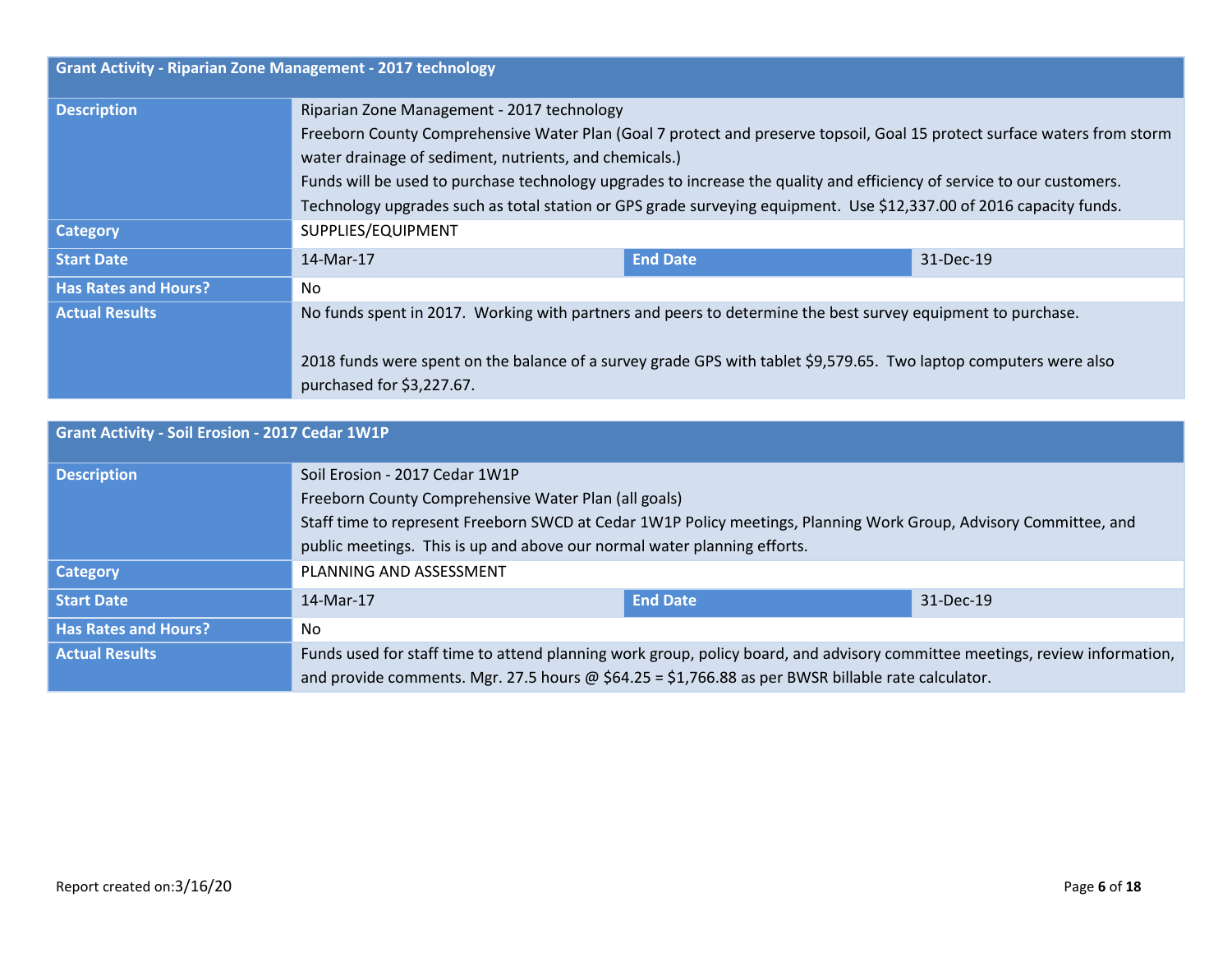| <b>Grant Activity - Soil Erosion - 2017 Flexible Choice Cover Crops</b> |                                                                                                                                                                                                                                                                                                                                                                                                                                                                                   |                 |           |  |  |
|-------------------------------------------------------------------------|-----------------------------------------------------------------------------------------------------------------------------------------------------------------------------------------------------------------------------------------------------------------------------------------------------------------------------------------------------------------------------------------------------------------------------------------------------------------------------------|-----------------|-----------|--|--|
| <b>Description</b>                                                      | Soil Erosion - 2017 Farmer's Choice Cover Crops<br>Freeborn County Comprehensive Water Plan (Goal 7 - protect and preserve topsoil)<br>To promote soil health practices by offering reimbursement of \$500 per producer for cover crop seed expenses. Will follow<br>NRCS or other approved standard for cover crop and follow CWF policy.                                                                                                                                        |                 |           |  |  |
| <b>Category</b>                                                         | AGRICULTURAL PRACTICES                                                                                                                                                                                                                                                                                                                                                                                                                                                            |                 |           |  |  |
| <b>Start Date</b>                                                       | 14-Mar-17                                                                                                                                                                                                                                                                                                                                                                                                                                                                         | <b>End Date</b> | 31-Dec-19 |  |  |
| <b>Has Rates and Hours?</b>                                             | No.                                                                                                                                                                                                                                                                                                                                                                                                                                                                               |                 |           |  |  |
| <b>Actual Results</b>                                                   | Created policy for new program and began to advertise.<br>2018 update. Program is showing little interest with all the other cover crop programs out there. Re-allocated \$3,227.67 into<br>equipment category for the purchase of 2 laptops for staff everyday use to carry out duties as assigned.<br>2019 update. Used to fund cover crops and purchase cover crop promo signs for producers \$305.86 with the balance being<br>paid from the public relations work plan item. |                 |           |  |  |
| <b>Activity Action - Besier FY17-CAP-CC-07</b>                          |                                                                                                                                                                                                                                                                                                                                                                                                                                                                                   |                 |           |  |  |

| ACUVILY ACUON - DESIER FYIZ-CAP-CC-07            |                  |                            |          |  |  |
|--------------------------------------------------|------------------|----------------------------|----------|--|--|
| <b>Practice</b>                                  | 340 - Cover Crop | <b>Count of Activities</b> |          |  |  |
| <b>Description</b>                               | Cover crops      |                            |          |  |  |
| <b>Proposed Size / Units</b>                     | 180.00 AC        | Lifespan                   | 3 Years  |  |  |
| <b>Actual Size/Units</b>                         | 180.00 AC        | <b>Installed Date</b>      | 8-Nov-19 |  |  |
| <b>Mapped Activities</b>                         | 5 Polygon(s)     |                            |          |  |  |
| <b>Final Indicator for Besier FY17-CAP-CC-07</b> |                  |                            |          |  |  |

| Indicator Name                                   | SOIL (EST. SAVINGS)                           | <b>Value</b>            | 59.40                             |  |  |
|--------------------------------------------------|-----------------------------------------------|-------------------------|-----------------------------------|--|--|
| Indicator Subcategory/Units                      | WATER POLLUTION (REDUCTION ESTIMATES) TONS/YR | <b>Calculation Tool</b> | <b>BWSR CALC (SHEET AND RILL)</b> |  |  |
| <b>Waterbody</b>                                 | County Ditch 23                               |                         |                                   |  |  |
| <b>Final Indicator for Besier FY17-CAP-CC-07</b> |                                               |                         |                                   |  |  |
| Indicator Name                                   | PHOSPHORUS (EST. REDUCTION)                   | <b>Value</b>            | 91.98                             |  |  |
| Indicator Subcategory/Units                      | WATER POLLUTION (REDUCTION ESTIMATES) LBS/YR  | <b>Calculation Tool</b> | <b>BWSR CALC (SHEET AND RILL)</b> |  |  |
| <b>Waterbody</b>                                 | County Ditch 23                               |                         |                                   |  |  |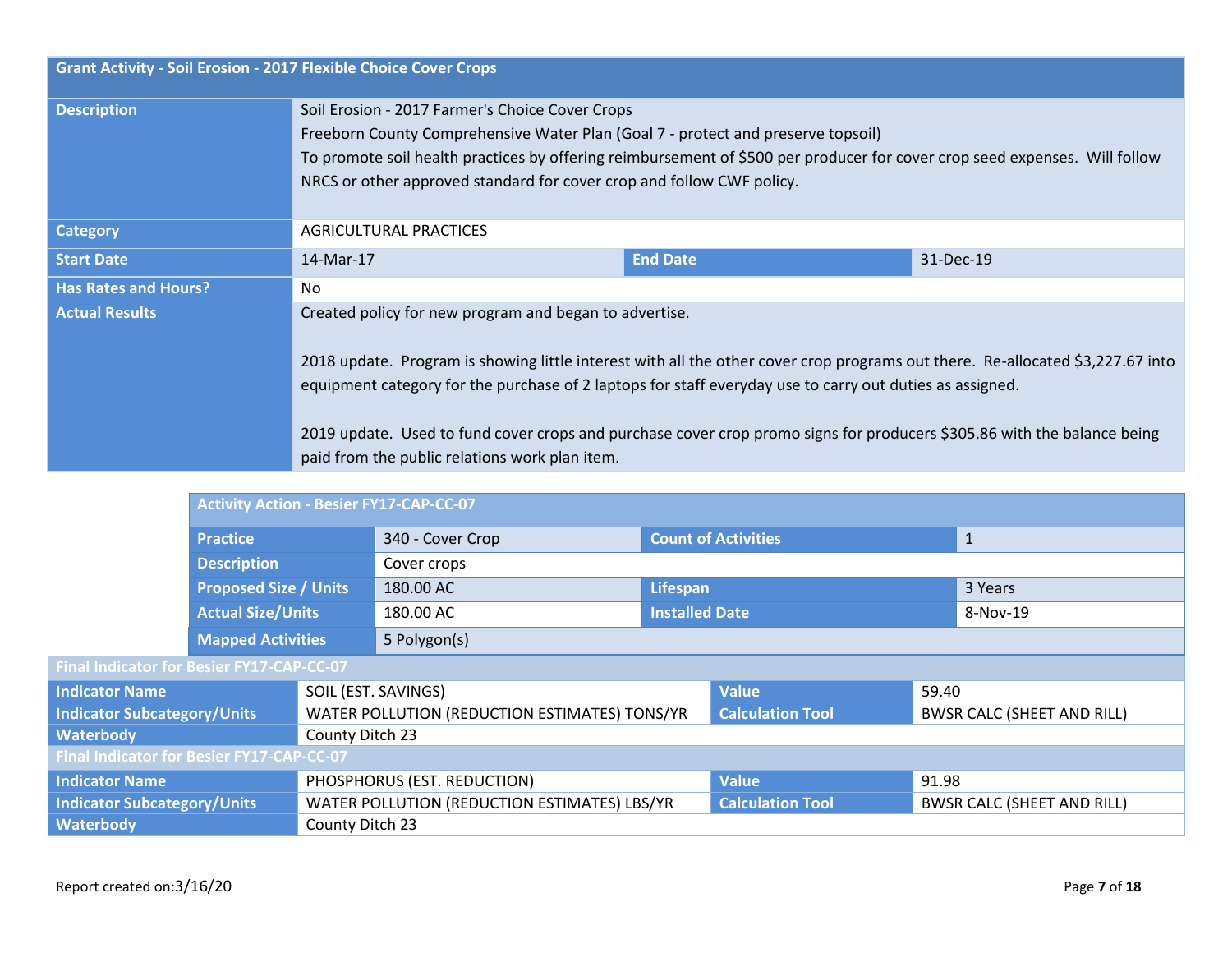| <b>Final Indicator for Besier FY17-CAP-CC-07</b> |                                               |                         |                                   |  |
|--------------------------------------------------|-----------------------------------------------|-------------------------|-----------------------------------|--|
| <b>Indicator Name</b>                            | SEDIMENT (TSS)                                | <b>Value</b>            | 49.52                             |  |
| <b>Indicator Subcategory/Units</b>               | WATER POLLUTION (REDUCTION ESTIMATES) TONS/YR | <b>Calculation Tool</b> | <b>BWSR CALC (SHEET AND RILL)</b> |  |
| Waterbody                                        | County Ditch 23                               |                         |                                   |  |

| <b>Grant Activity - Soil Erosion - 2017 buffer cost share</b> |                                                                                                                                  |                 |           |  |  |
|---------------------------------------------------------------|----------------------------------------------------------------------------------------------------------------------------------|-----------------|-----------|--|--|
| <b>Description</b>                                            | Soil Erosion - 2017 buffer cost share                                                                                            |                 |           |  |  |
|                                                               | Freeborn County Comprehensive Water Plan                                                                                         |                 |           |  |  |
|                                                               | (Goal 16 - Manage watersheds to reduce bacteria, nutrients, chemicals, and sediment from entering surface waters, Goal 17 -      |                 |           |  |  |
|                                                               | manage watersheds to control surface water runoff, Goal 20 - protect shoreland areas).                                           |                 |           |  |  |
|                                                               |                                                                                                                                  |                 |           |  |  |
|                                                               | Provide cost share to establish buffers with a flat rate of \$200/acre. Plantings shall consist of native grass with wildflowers |                 |           |  |  |
|                                                               | being optional. Reimburse SWCD for allowing free use of drill to implement buffers on public waters for the MN buffer law.       |                 |           |  |  |
| <b>Category</b>                                               | <b>AGRICULTURAL PRACTICES</b>                                                                                                    |                 |           |  |  |
| <b>Start Date</b>                                             | 14-Mar-17                                                                                                                        | <b>End Date</b> | 31-Dec-18 |  |  |
| <b>Has Rates and Hours?</b>                                   | No.                                                                                                                              |                 |           |  |  |
| <b>Actual Results</b>                                         | Amended work plan to shift all funds (\$10,000) to cover crop cost share due to landowner demand. Buffer cost share              |                 |           |  |  |
|                                                               | became available to fill this niche after the 2017 capacity workplan was created.                                                |                 |           |  |  |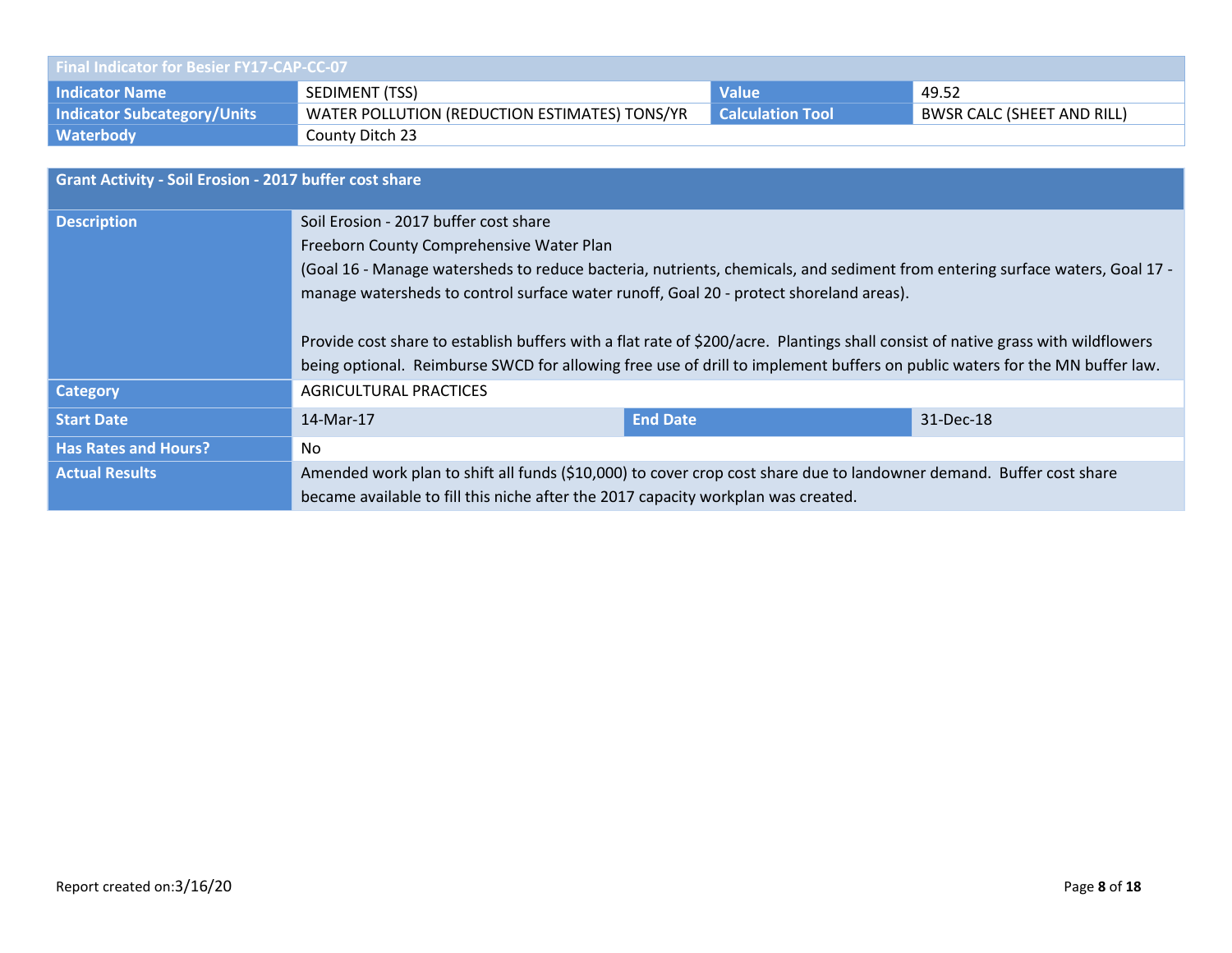| <b>Grant Activity - Soil Erosion - 2017 public relations</b> |                                                                                                                                                                                                                                                                                                                                                                                                                                                                                                                                                                                                                                                                                                                                                                                                                                                               |                 |           |  |  |
|--------------------------------------------------------------|---------------------------------------------------------------------------------------------------------------------------------------------------------------------------------------------------------------------------------------------------------------------------------------------------------------------------------------------------------------------------------------------------------------------------------------------------------------------------------------------------------------------------------------------------------------------------------------------------------------------------------------------------------------------------------------------------------------------------------------------------------------------------------------------------------------------------------------------------------------|-----------------|-----------|--|--|
| <b>Description</b>                                           | Soil Erosion - 2017 public relations<br>Freeborn County Comprehensive Water Plan (Goal 15 - protect surface waters from storm water drainage of sediment,<br>nutrients, and chemicals)<br>Install "Entering/exiting Freeborn County Soil and Water Conservation District" signs on major county or state highways in<br>Freeborn County. Number of signs to be determined by cost. Final locations to be determined by SWCD and road<br>authorities. Upgrade digital camera to be able to take better photos for public relations such as annual plan, website,<br>newsletter, and fairbooth. Estimate of \$500 for camera depending on brand, style, and accessories.                                                                                                                                                                                        |                 |           |  |  |
| <b>Category</b>                                              | EDUCATION/INFORMATION                                                                                                                                                                                                                                                                                                                                                                                                                                                                                                                                                                                                                                                                                                                                                                                                                                         |                 |           |  |  |
| <b>Start Date</b>                                            | 14-Mar-17                                                                                                                                                                                                                                                                                                                                                                                                                                                                                                                                                                                                                                                                                                                                                                                                                                                     | <b>End Date</b> | 31-Dec-19 |  |  |
| <b>Has Rates and Hours?</b>                                  | No                                                                                                                                                                                                                                                                                                                                                                                                                                                                                                                                                                                                                                                                                                                                                                                                                                                            |                 |           |  |  |
| <b>Actual Results</b>                                        | 2019 promo items were purchased which will be handed out at the Soil Health I90 Tour, Fairbooth, and available at our<br>counter for the public to use. Pens, hand sanitizers and notepads. \$837.96. Cover crop signs for producers were purchased<br>\$994.14 with balance being paid by county match of \$305.86.<br>2018 a large fairbooth display with accessories was purchased to update an old wooden one that was difficult to change up<br>with new programs that are being offered. This one works so much better and we had many people stop by with great<br>compliments. We also purchased magnetic name tags for supervisors and staff to be worn at events and meetings for public<br>awareness. Total cost was \$668.50.<br>\$3,500 of these funds were re-allocated for staff training and meetings for new manager.<br>no activity in 2017 |                 |           |  |  |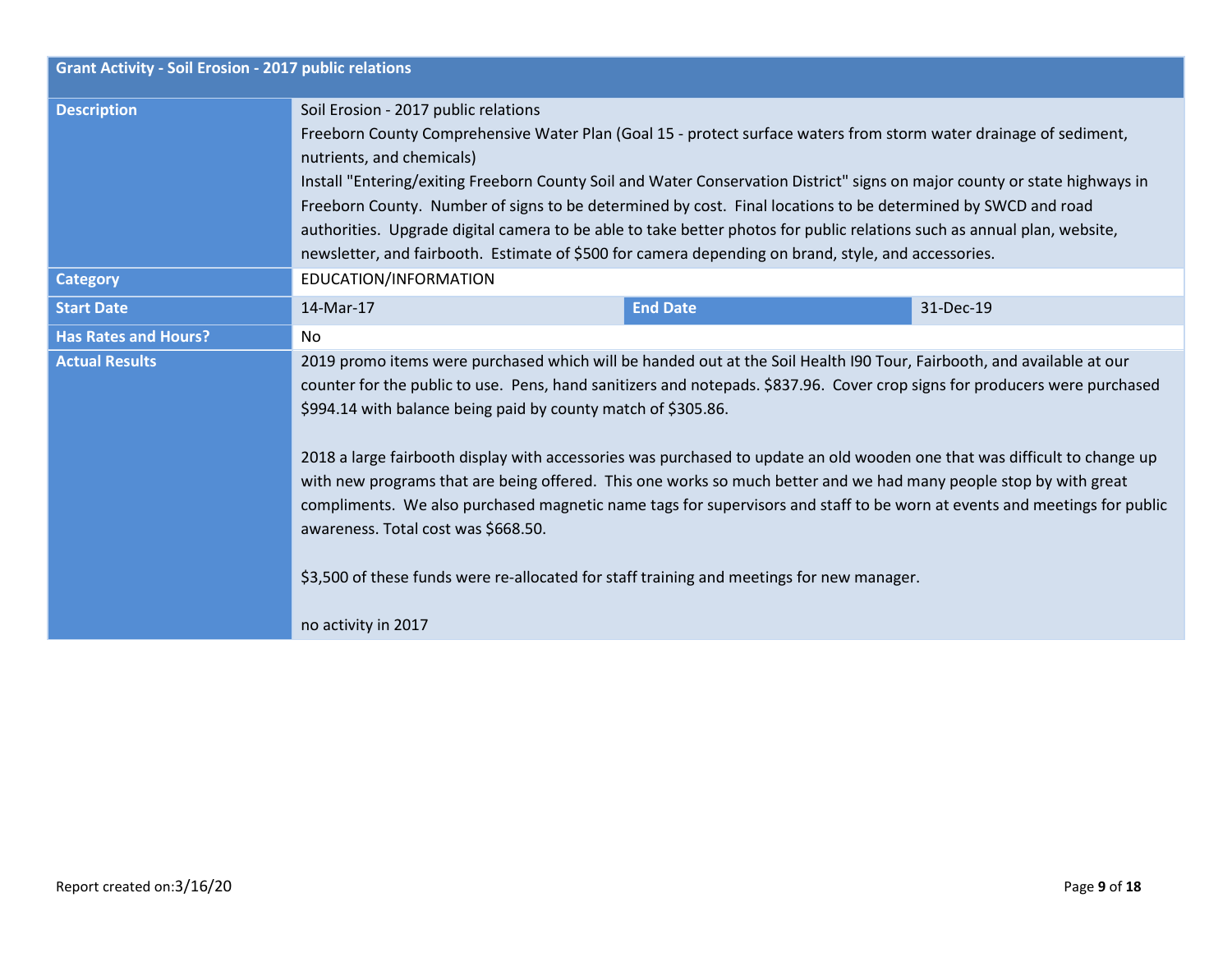| <b>Grant Activity - Soil Erosion - 2017 soil health cost share</b> |                                                                                                                                                                                                                                                                                                                                                                                                                                                                                                                                             |                 |           |  |  |
|--------------------------------------------------------------------|---------------------------------------------------------------------------------------------------------------------------------------------------------------------------------------------------------------------------------------------------------------------------------------------------------------------------------------------------------------------------------------------------------------------------------------------------------------------------------------------------------------------------------------------|-----------------|-----------|--|--|
| <b>Description</b>                                                 | Soil Erosion - 2017 soil health cost share<br>Freeborn County Comprehensive Water Plan (Goal 7 - protect and preserve topsoil)<br>To promote soil health practices by providing cost share for cover crops and reduced tillage (no-till and strip till) by creating<br>incentive payments. Prioritization, payment rates, and policy would be based on existing 2017 Freeborn SWCD NLMP.                                                                                                                                                    |                 |           |  |  |
| <b>Category</b>                                                    | AGRICULTURAL PRACTICES                                                                                                                                                                                                                                                                                                                                                                                                                                                                                                                      |                 |           |  |  |
| <b>Start Date</b>                                                  | 15-Aug-17                                                                                                                                                                                                                                                                                                                                                                                                                                                                                                                                   | <b>End Date</b> | 31-Dec-19 |  |  |
| <b>Has Rates and Hours?</b>                                        | No.                                                                                                                                                                                                                                                                                                                                                                                                                                                                                                                                         |                 |           |  |  |
| <b>Actual Results</b>                                              | 5 new cover crop cost share contracts planted on a total of 160 acres. Encumbered contracts with 5 producers on priority<br>lands for three consecutive years. Producers completed first year of cover crops and were paid a partial payment for the<br>completed acres. All producers chose 3 or more species option with an over-wintering option.<br>Producers completed 2nd year of cover crops and were paid a partial payment for the completed acres. All producers chose<br>3 or more species option with an over-wintering option. |                 |           |  |  |
|                                                                    | 2019 final payments for cover crops were made on 2 contracts that were split between 17 Capacity funding and 17 State Cost<br>share in the amount of \$7,210.38.                                                                                                                                                                                                                                                                                                                                                                            |                 |           |  |  |

|                                            | Activity Action - Bangert FY17-CAP-CC-01 |                        |                                               |                            |                         |      |                                   |
|--------------------------------------------|------------------------------------------|------------------------|-----------------------------------------------|----------------------------|-------------------------|------|-----------------------------------|
|                                            | <b>Practice</b>                          |                        | 340 - Cover Crop                              | <b>Count of Activities</b> |                         | 3    |                                   |
|                                            | <b>Description</b>                       |                        | 3rd year of 3 years                           |                            |                         |      |                                   |
|                                            | <b>Proposed Size / Units</b>             |                        | 1.00 COUNT                                    | Lifespan                   |                         |      | 3 Years                           |
|                                            | <b>Actual Size/Units</b>                 |                        | 1.00 COUNT                                    | <b>Installed Date</b>      |                         |      | 15-Sep-19                         |
|                                            | <b>Mapped Activities</b>                 |                        | 3 Polygon(s)                                  |                            |                         |      |                                   |
| Final Indicator for Bangert FY17-CAP-CC-01 |                                          |                        |                                               |                            |                         |      |                                   |
| <b>Indicator Name</b>                      |                                          | SOIL (EST. SAVINGS)    |                                               |                            | <b>Value</b>            | 0.40 |                                   |
| <b>Indicator Subcategory/Units</b>         |                                          |                        | WATER POLLUTION (REDUCTION ESTIMATES) TONS/YR |                            | <b>Calculation Tool</b> |      | <b>BWSR CALC (SHEET AND RILL)</b> |
| <b>Waterbody</b>                           |                                          | <b>Upper Twin Lake</b> |                                               |                            |                         |      |                                   |
| Final Indicator for Bangert FY17-CAP-CC-01 |                                          |                        |                                               |                            |                         |      |                                   |
| <b>Indicator Name</b>                      |                                          |                        | PHOSPHORUS (EST. REDUCTION)                   |                            | <b>Value</b>            | 0.17 |                                   |
| <b>Indicator Subcategory/Units</b>         |                                          |                        | WATER POLLUTION (REDUCTION ESTIMATES) LBS/YR  |                            | <b>Calculation Tool</b> |      | <b>BWSR CALC (SHEET AND RILL)</b> |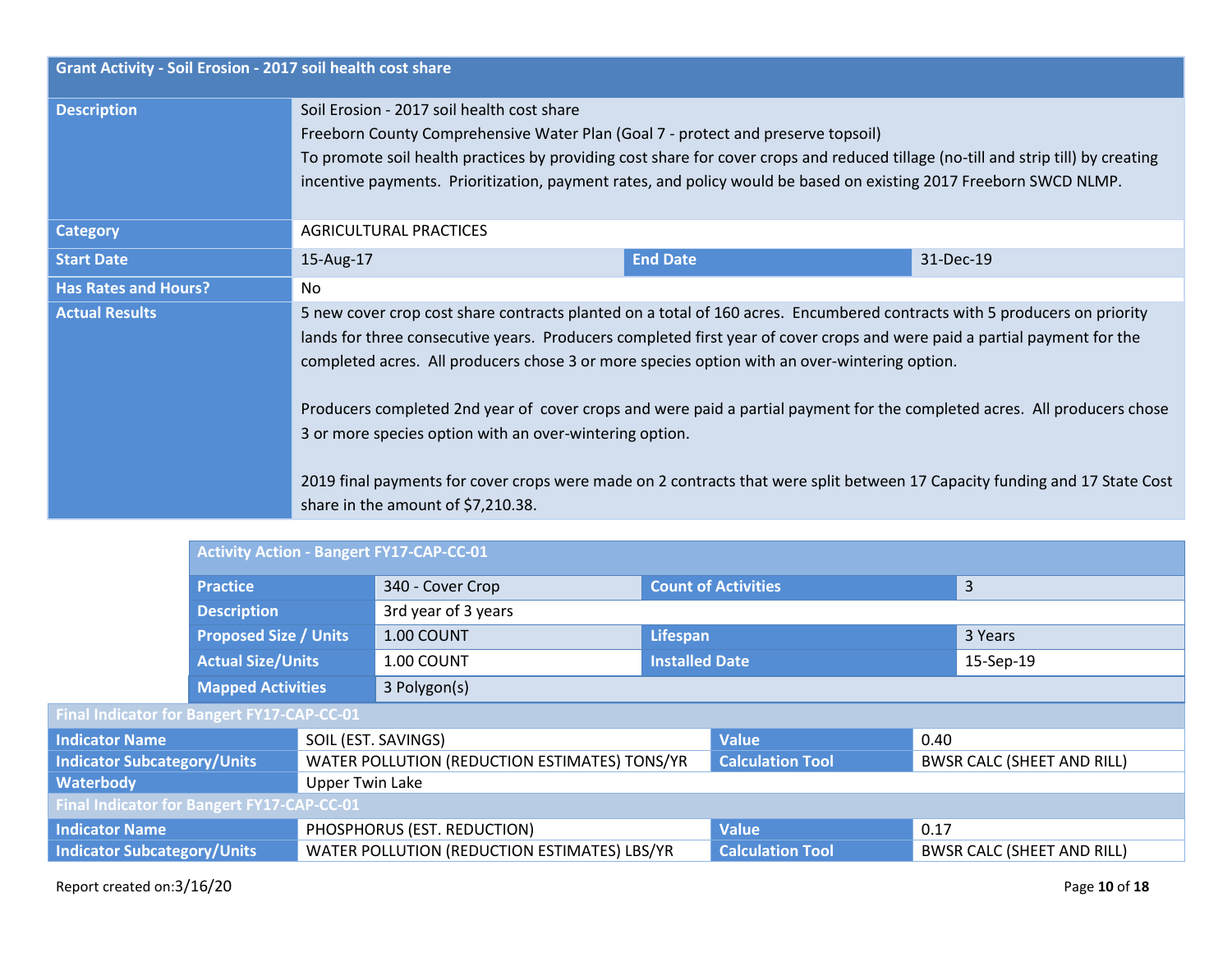| <b>Waterbody</b>                                  | <b>Upper Twin Lake</b>                        |                         |                                   |  |  |
|---------------------------------------------------|-----------------------------------------------|-------------------------|-----------------------------------|--|--|
| Final Indicator for Bangert FY17-CAP-CC-01        |                                               |                         |                                   |  |  |
| <b>Indicator Name</b>                             | SEDIMENT (TSS)                                | <b>Value</b>            | 0.07                              |  |  |
| <b>Indicator Subcategory/Units</b>                | WATER POLLUTION (REDUCTION ESTIMATES) TONS/YR | <b>Calculation Tool</b> | <b>BWSR CALC (SHEET AND RILL)</b> |  |  |
| <b>Waterbody</b>                                  | <b>Upper Twin Lake</b>                        |                         |                                   |  |  |
| Final Indicator for Bangert FY17-CAP-CC-01        |                                               |                         |                                   |  |  |
| <b>Indicator Name</b>                             | PHOSPHORUS (EST. REDUCTION)                   | <b>Value</b>            | .17                               |  |  |
| <b>Indicator Subcategory/Units</b>                | WATER POLLUTION (REDUCTION ESTIMATES) LBS/YR  | <b>Calculation Tool</b> | <b>BWSR CALC (SHEET AND RILL)</b> |  |  |
| <b>Waterbody</b>                                  | <b>Upper Twin Lake</b>                        |                         |                                   |  |  |
| <b>Final Indicator for Bangert FY17-CAP-CC-01</b> |                                               |                         |                                   |  |  |
| <b>Indicator Name</b>                             | SOIL (EST. SAVINGS)                           | <b>Value</b>            | .40                               |  |  |
| <b>Indicator Subcategory/Units</b>                | WATER POLLUTION (REDUCTION ESTIMATES) TONS/YR | <b>Calculation Tool</b> | <b>BWSR CALC (SHEET AND RILL)</b> |  |  |
| <b>Waterbody</b>                                  | <b>Upper Twin Lake</b>                        |                         |                                   |  |  |
| <b>Final Indicator for Bangert FY17-CAP-CC-01</b> |                                               |                         |                                   |  |  |
| <b>Indicator Name</b>                             | <b>SEDIMENT (TSS)</b>                         | <b>Value</b>            | .07                               |  |  |
| <b>Indicator Subcategory/Units</b>                | WATER POLLUTION (REDUCTION ESTIMATES) TONS/YR | <b>Calculation Tool</b> | <b>BWSR CALC (SHEET AND RILL)</b> |  |  |
| <b>Waterbody</b>                                  | <b>Upper Twin Lake</b>                        |                         |                                   |  |  |
| <b>Final Indicator for Bangert FY17-CAP-CC-01</b> |                                               |                         |                                   |  |  |
| <b>Indicator Name</b>                             | SEDIMENT (TSS)                                | <b>Value</b>            | .07                               |  |  |
| <b>Indicator Subcategory/Units</b>                | WATER POLLUTION (REDUCTION ESTIMATES) TONS/YR | <b>Calculation Tool</b> | <b>BWSR CALC (SHEET AND RILL)</b> |  |  |
| <b>Waterbody</b>                                  | <b>Upper Twin Lake</b>                        |                         |                                   |  |  |
| Final Indicator for Bangert FY17-CAP-CC-01        |                                               |                         |                                   |  |  |
| <b>Indicator Name</b>                             | SOIL (EST. SAVINGS)                           | <b>Value</b>            | .40                               |  |  |
| <b>Indicator Subcategory/Units</b>                | WATER POLLUTION (REDUCTION ESTIMATES) TONS/YR | <b>Calculation Tool</b> | <b>BWSR CALC (SHEET AND RILL)</b> |  |  |
| <b>Waterbody</b>                                  | <b>Upper Twin Lake</b>                        |                         |                                   |  |  |
| <b>Final Indicator for Bangert FY17-CAP-CC-01</b> |                                               |                         |                                   |  |  |
| <b>Indicator Name</b>                             | PHOSPHORUS (EST. REDUCTION)                   | <b>Value</b>            | .17                               |  |  |
| <b>Indicator Subcategory/Units</b>                | WATER POLLUTION (REDUCTION ESTIMATES) LBS/YR  | <b>Calculation Tool</b> | <b>BWSR CALC (SHEET AND RILL)</b> |  |  |
| <b>Waterbody</b>                                  | <b>Upper Twin Lake</b>                        |                         |                                   |  |  |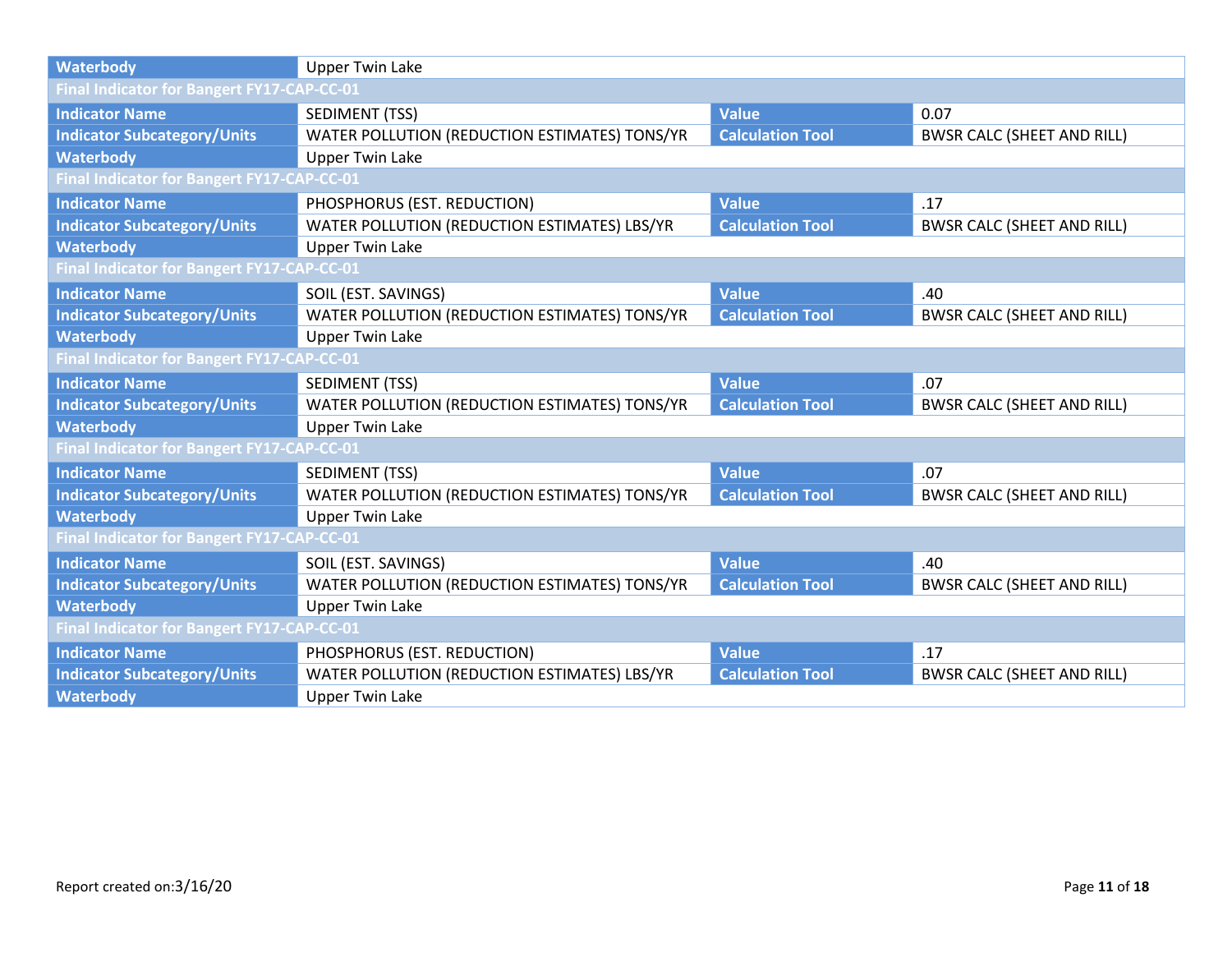|                                                | <b>Activity Action - Ness FY17-CAP-CC-02</b> |                               |                                               |                            |                         |                                   |                                   |
|------------------------------------------------|----------------------------------------------|-------------------------------|-----------------------------------------------|----------------------------|-------------------------|-----------------------------------|-----------------------------------|
|                                                | <b>Practice</b>                              |                               | 340 - Cover Crop                              | <b>Count of Activities</b> |                         |                                   | 3                                 |
|                                                | <b>Description</b>                           |                               | 3rd year of 3 years                           |                            |                         |                                   |                                   |
|                                                | <b>Proposed Size / Units</b>                 |                               | 1.00 COUNT                                    | <b>Lifespan</b>            |                         |                                   | 3 Years                           |
|                                                | <b>Actual Size/Units</b>                     |                               | 1.00 COUNT                                    | <b>Installed Date</b>      |                         |                                   | 15-Sep-19                         |
|                                                | <b>Mapped Activities</b>                     |                               | 3 Polygon(s)                                  |                            |                         |                                   |                                   |
| Final Indicator for Ness FY17-CAP-CC-02        |                                              |                               |                                               |                            |                         |                                   |                                   |
| <b>Indicator Name</b>                          |                                              | SOIL (EST. SAVINGS)           |                                               |                            | <b>Value</b>            | 3.13                              |                                   |
| <b>Indicator Subcategory/Units</b>             |                                              |                               | WATER POLLUTION (REDUCTION ESTIMATES) TONS/YR |                            | <b>Calculation Tool</b> |                                   | <b>BWSR CALC (SHEET AND RILL)</b> |
| <b>Waterbody</b>                               |                                              |                               | Tributary to Shell Rock River                 |                            |                         |                                   |                                   |
| Final Indicator for Ness FY17-CAP-CC-02        |                                              |                               |                                               |                            |                         |                                   |                                   |
| <b>Indicator Name</b>                          |                                              |                               | PHOSPHORUS (EST. REDUCTION)                   |                            | <b>Value</b>            | 5.3                               |                                   |
| <b>Indicator Subcategory/Units</b>             |                                              |                               | WATER POLLUTION (REDUCTION ESTIMATES) LBS/YR  |                            | <b>Calculation Tool</b> |                                   | <b>BWSR CALC (SHEET AND RILL)</b> |
| <b>Waterbody</b>                               |                                              | Tributary to Shell Rock River |                                               |                            |                         |                                   |                                   |
| Final Indicator for Ness FY17-CAP-CC-02        |                                              |                               |                                               |                            |                         |                                   |                                   |
| <b>Indicator Name</b><br><b>SEDIMENT (TSS)</b> |                                              |                               |                                               | <b>Value</b>               | 2.48                    |                                   |                                   |
|                                                | <b>Indicator Subcategory/Units</b>           |                               | WATER POLLUTION (REDUCTION ESTIMATES) TONS/YR |                            | <b>Calculation Tool</b> |                                   | <b>BWSR CALC (SHEET AND RILL)</b> |
| <b>Waterbody</b>                               |                                              |                               | Tributary to Shell Rock River                 |                            |                         |                                   |                                   |
| Final Indicator for Ness FY17-CAP-CC-02        |                                              |                               |                                               |                            |                         |                                   |                                   |
| <b>Indicator Name</b>                          |                                              |                               | PHOSPHORUS (EST. REDUCTION)                   |                            | <b>Value</b><br>5.30    |                                   |                                   |
| <b>Indicator Subcategory/Units</b>             |                                              |                               | WATER POLLUTION (REDUCTION ESTIMATES) LBS/YR  |                            | <b>Calculation Tool</b> | <b>BWSR CALC (SHEET AND RILL)</b> |                                   |
| <b>Waterbody</b>                               |                                              |                               | Tributary to Shell Rock River                 |                            |                         |                                   |                                   |
| Final Indicator for Ness FY17-CAP-CC-02        |                                              |                               |                                               |                            |                         |                                   |                                   |
| <b>Indicator Name</b>                          |                                              | SOIL (EST. SAVINGS)           |                                               |                            | <b>Value</b>            | 3.13                              |                                   |
| <b>Indicator Subcategory/Units</b>             |                                              |                               | WATER POLLUTION (REDUCTION ESTIMATES) TONS/YR |                            | <b>Calculation Tool</b> |                                   | <b>BWSR CALC (SHEET AND RILL)</b> |
| <b>Waterbody</b>                               |                                              |                               | <b>Tributary to Shell Rock River</b>          |                            |                         |                                   |                                   |
| Final Indicator for Ness FY17-CAP-CC-02        |                                              |                               |                                               |                            |                         |                                   |                                   |
| <b>Indicator Name</b>                          |                                              | SEDIMENT (TSS)                |                                               |                            | <b>Value</b>            | 2.48                              |                                   |
| <b>Indicator Subcategory/Units</b>             |                                              |                               | WATER POLLUTION (REDUCTION ESTIMATES) TONS/YR |                            | <b>Calculation Tool</b> |                                   | <b>BWSR CALC (SHEET AND RILL)</b> |
| <b>Waterbody</b>                               |                                              |                               | <b>Tributary to Shell Rock River</b>          |                            |                         |                                   |                                   |
| Final Indicator for Ness FY17-CAP-CC-02        |                                              |                               |                                               |                            |                         |                                   |                                   |
| <b>Indicator Name</b>                          |                                              |                               | PHOSPHORUS (EST. REDUCTION)                   |                            | <b>Value</b>            | 5.00                              |                                   |
| <b>Indicator Subcategory/Units</b>             |                                              |                               | WATER POLLUTION (REDUCTION ESTIMATES) LBS/YR  |                            | <b>Calculation Tool</b> |                                   | <b>BWSR CALC (SHEET AND RILL)</b> |
| <b>Waterbody</b>                               |                                              |                               | <b>Tributary to Shell Rock River</b>          |                            |                         |                                   |                                   |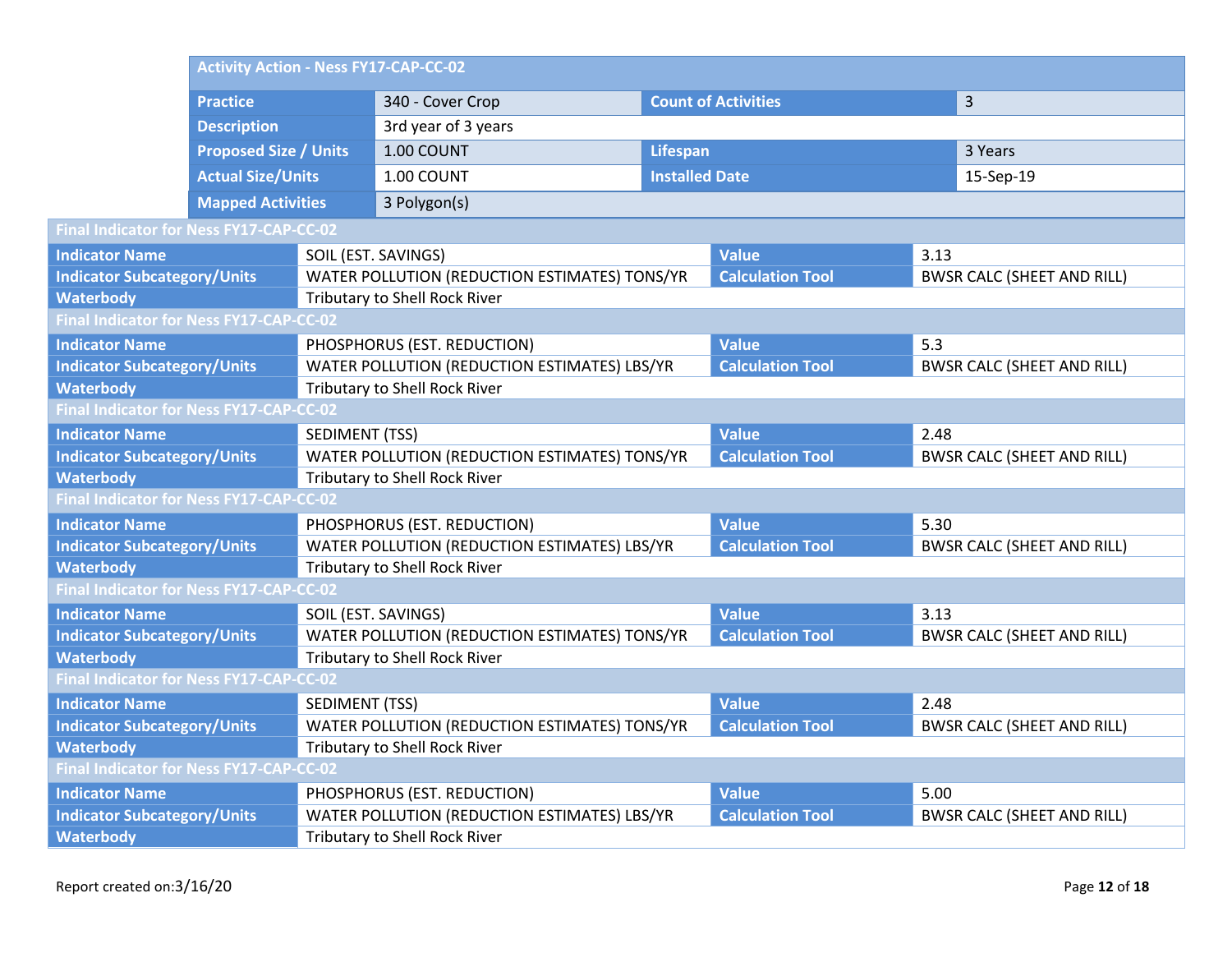| Final Indicator for Ness FY17-CAP-CC-02        |                                               |                         |                                   |  |  |
|------------------------------------------------|-----------------------------------------------|-------------------------|-----------------------------------|--|--|
| <b>Indicator Name</b>                          | SOIL (EST. SAVINGS)<br><b>Value</b>           |                         | 2.00                              |  |  |
| <b>Indicator Subcategory/Units</b>             | WATER POLLUTION (REDUCTION ESTIMATES) TONS/YR | <b>Calculation Tool</b> | <b>BWSR CALC (SHEET AND RILL)</b> |  |  |
| Waterbody                                      | <b>Tributary to Shell Rock River</b>          |                         |                                   |  |  |
| <b>Final Indicator for Ness FY17-CAP-CC-02</b> |                                               |                         |                                   |  |  |
| <b>Indicator Name</b>                          | SEDIMENT (TSS)                                | <b>Value</b>            | 2.30                              |  |  |
| <b>Indicator Subcategory/Units</b>             | WATER POLLUTION (REDUCTION ESTIMATES) TONS/YR | <b>Calculation Tool</b> | <b>BWSR CALC (SHEET AND RILL)</b> |  |  |
| Waterbody                                      | Tributary to Shell Rock River                 |                         |                                   |  |  |

|                                             |                              | <b>Activity Action - Stadheim FY17-CAP-CC-03</b> |                                                |                       |                         |                                   |                                   |  |
|---------------------------------------------|------------------------------|--------------------------------------------------|------------------------------------------------|-----------------------|-------------------------|-----------------------------------|-----------------------------------|--|
|                                             | <b>Practice</b>              |                                                  | <b>Count of Activities</b><br>340 - Cover Crop |                       |                         |                                   | 3                                 |  |
|                                             | <b>Description</b>           |                                                  | 3rd year of 3 years                            |                       |                         |                                   |                                   |  |
|                                             | <b>Proposed Size / Units</b> |                                                  | 1.00 COUNT                                     | <b>Lifespan</b>       |                         |                                   | 3 Years                           |  |
|                                             | <b>Actual Size/Units</b>     |                                                  | 1.00 COUNT                                     | <b>Installed Date</b> |                         |                                   | 19-Sep-19                         |  |
|                                             | <b>Mapped Activities</b>     |                                                  | 3 Polygon(s)                                   |                       |                         |                                   |                                   |  |
| Final Indicator for Stadheim FY17-CAP-CC-03 |                              |                                                  |                                                |                       |                         |                                   |                                   |  |
| <b>Indicator Name</b>                       |                              | SOIL (EST. SAVINGS)                              |                                                |                       | <b>Value</b>            | 3.58                              |                                   |  |
| <b>Indicator Subcategory/Units</b>          |                              |                                                  | WATER POLLUTION (REDUCTION ESTIMATES) TONS/YR  |                       | <b>Calculation Tool</b> |                                   | <b>BWSR CALC (SHEET AND RILL)</b> |  |
| <b>Waterbody</b>                            |                              |                                                  | Tributary to Fountain Lake                     |                       |                         |                                   |                                   |  |
| Final Indicator for Stadheim FY17-CAP-CC-03 |                              |                                                  |                                                |                       |                         |                                   |                                   |  |
| <b>Indicator Name</b>                       |                              | PHOSPHORUS (EST. REDUCTION)                      |                                                | <b>Value</b>          | 5.82                    |                                   |                                   |  |
| <b>Indicator Subcategory/Units</b>          |                              |                                                  | WATER POLLUTION (REDUCTION ESTIMATES) LBS/YR   |                       | <b>Calculation Tool</b> |                                   | <b>BWSR CALC (SHEET AND RILL)</b> |  |
| <b>Waterbody</b>                            |                              |                                                  | Tributary to Fountain Lake                     |                       |                         |                                   |                                   |  |
| Final Indicator for Stadheim FY17-CAP-CC-03 |                              |                                                  |                                                |                       |                         |                                   |                                   |  |
| <b>Indicator Name</b>                       |                              | SEDIMENT (TSS)                                   |                                                | <b>Value</b>          |                         | 3.25                              |                                   |  |
| <b>Indicator Subcategory/Units</b>          |                              |                                                  | WATER POLLUTION (REDUCTION ESTIMATES) TONS/YR  |                       | <b>Calculation Tool</b> |                                   | <b>BWSR CALC (SHEET AND RILL)</b> |  |
| <b>Waterbody</b>                            |                              |                                                  | Tributary to Fountain Lake                     |                       |                         |                                   |                                   |  |
| Final Indicator for Stadheim FY17-CAP-CC-03 |                              |                                                  |                                                |                       |                         |                                   |                                   |  |
| <b>Indicator Name</b>                       |                              |                                                  | PHOSPHORUS (EST. REDUCTION)                    |                       | <b>Value</b>            | 5.65                              |                                   |  |
| <b>Indicator Subcategory/Units</b>          |                              |                                                  | WATER POLLUTION (REDUCTION ESTIMATES) LBS/YR   |                       | <b>Calculation Tool</b> | <b>BWSR CALC (SHEET AND RILL)</b> |                                   |  |
| <b>Waterbody</b>                            |                              |                                                  | Tributary to Fountain Lake                     |                       |                         |                                   |                                   |  |
| Final Indicator for Stadheim FY17-CAP-CC-03 |                              |                                                  |                                                |                       |                         |                                   |                                   |  |
| <b>Indicator Name</b>                       |                              | SOIL (EST. SAVINGS)                              |                                                |                       | <b>Value</b>            | 4.00                              |                                   |  |
| <b>Indicator Subcategory/Units</b>          |                              |                                                  | WATER POLLUTION (REDUCTION ESTIMATES) TONS/YR  |                       | <b>Calculation Tool</b> |                                   | <b>BWSR CALC (SHEET AND RILL)</b> |  |
| <b>Waterbody</b>                            |                              |                                                  | Tributary to Fountain Lake                     |                       |                         |                                   |                                   |  |
|                                             |                              |                                                  |                                                |                       |                         |                                   |                                   |  |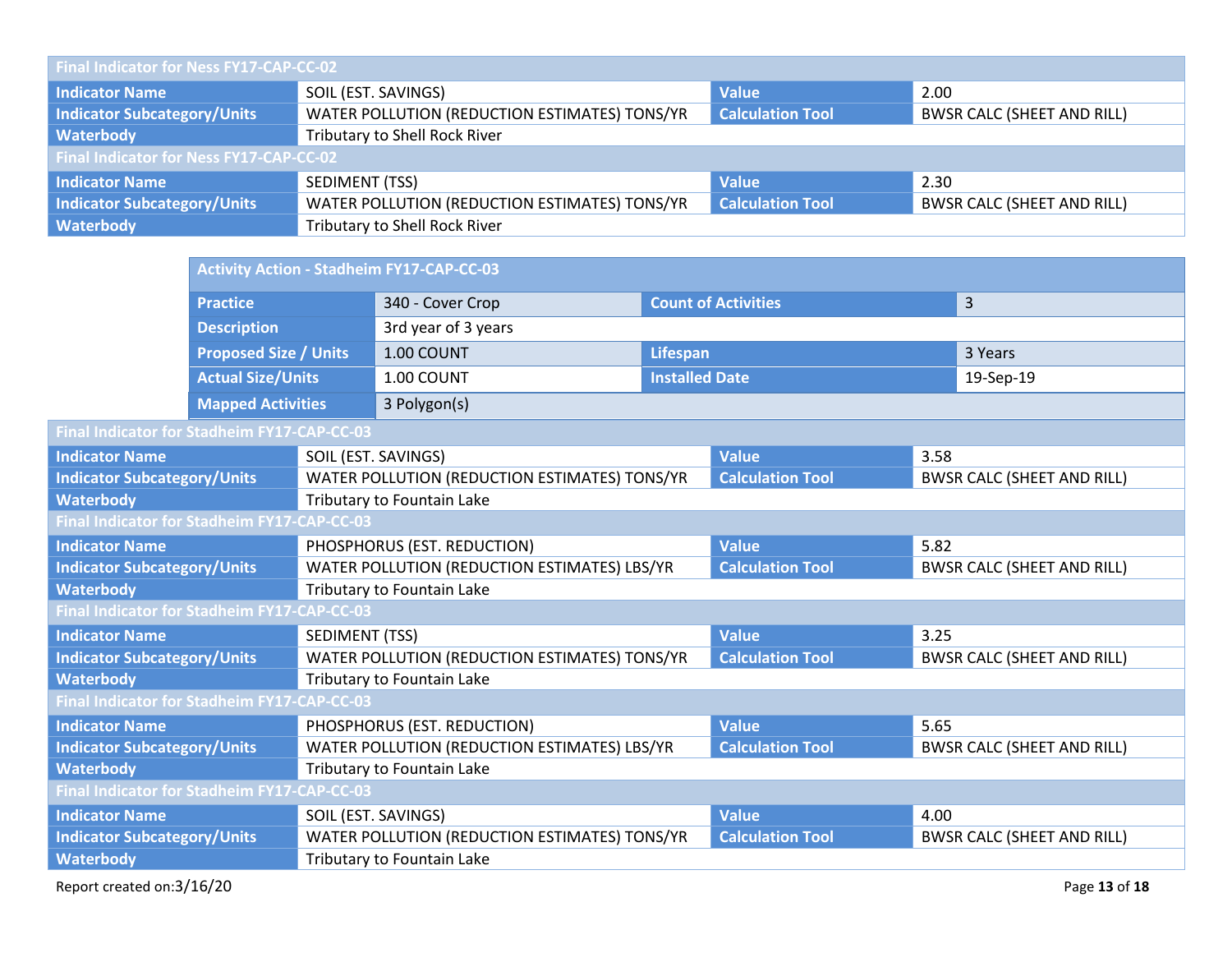| Final Indicator for Stadheim FY17-CAP-CC-03 |                                                                                                              |                         |                                   |  |  |
|---------------------------------------------|--------------------------------------------------------------------------------------------------------------|-------------------------|-----------------------------------|--|--|
| <b>Indicator Name</b>                       | <b>Value</b><br>SEDIMENT (TSS)<br>4.46                                                                       |                         |                                   |  |  |
| <b>Indicator Subcategory/Units</b>          | WATER POLLUTION (REDUCTION ESTIMATES) TONS/YR                                                                | <b>Calculation Tool</b> | <b>BWSR CALC (SHEET AND RILL)</b> |  |  |
| <b>Waterbody</b>                            | Tributary to Fountain Lake                                                                                   |                         |                                   |  |  |
| Final Indicator for Stadheim FY17-CAP-CC-03 |                                                                                                              |                         |                                   |  |  |
| <b>Indicator Name</b>                       | PHOSPHORUS (EST. REDUCTION)                                                                                  | <b>Value</b>            | 5.82                              |  |  |
| <b>Indicator Subcategory/Units</b>          | WATER POLLUTION (REDUCTION ESTIMATES) LBS/YR<br><b>Calculation Tool</b><br><b>BWSR CALC (SHEET AND RILL)</b> |                         |                                   |  |  |
| <b>Waterbody</b>                            | Tributary to Fountain Lake                                                                                   |                         |                                   |  |  |
|                                             | Final Indicator for Stadheim FY17-CAP-CC-03                                                                  |                         |                                   |  |  |
| <b>Indicator Name</b>                       | <b>Value</b><br>SEDIMENT (TSS)<br>3.25                                                                       |                         |                                   |  |  |
| <b>Indicator Subcategory/Units</b>          | WATER POLLUTION (REDUCTION ESTIMATES) TONS/YR                                                                | <b>Calculation Tool</b> | <b>BWSR CALC (SHEET AND RILL)</b> |  |  |
| <b>Waterbody</b>                            | Tributary to Fountain Lake                                                                                   |                         |                                   |  |  |
| Final Indicator for Stadheim FY17-CAP-CC-03 |                                                                                                              |                         |                                   |  |  |
| <b>Indicator Name</b>                       | SOIL (EST. SAVINGS)                                                                                          | <b>Value</b>            | 3.58                              |  |  |
| <b>Indicator Subcategory/Units</b>          | WATER POLLUTION (REDUCTION ESTIMATES) TONS/YR<br><b>Calculation Tool</b>                                     |                         | <b>BWSR CALC (SHEET AND RILL)</b> |  |  |
| <b>Waterbody</b>                            | Tributary to Fountain Lake                                                                                   |                         |                                   |  |  |

|                                                                                    | <b>Activity Action - WangenZ FY17-CAP-CC-04</b> |                                               |                          |                            |                                   |                |                                   |
|------------------------------------------------------------------------------------|-------------------------------------------------|-----------------------------------------------|--------------------------|----------------------------|-----------------------------------|----------------|-----------------------------------|
|                                                                                    | <b>Practice</b>                                 |                                               | 340 - Cover Crop         | <b>Count of Activities</b> |                                   | $\overline{3}$ |                                   |
|                                                                                    | <b>Description</b>                              |                                               | Year 2 of 3 years        |                            |                                   |                |                                   |
|                                                                                    | <b>Proposed Size / Units</b>                    |                                               | 1.00 COUNT               | Lifespan                   |                                   | 3 Years        |                                   |
|                                                                                    | <b>Actual Size/Units</b>                        |                                               | 1.00 COUNT               | <b>Installed Date</b>      |                                   | 19-Sep-19      |                                   |
|                                                                                    | <b>Mapped Activities</b>                        |                                               | 3 Polygon(s)             |                            |                                   |                |                                   |
| Final Indicator for WangenZ FY17-CAP-CC-04                                         |                                                 |                                               |                          |                            |                                   |                |                                   |
| <b>Indicator Name</b>                                                              | SEDIMENT (TSS)                                  |                                               |                          |                            | <b>Value</b>                      | 4.21           |                                   |
| <b>Indicator Subcategory/Units</b>                                                 |                                                 | WATER POLLUTION (REDUCTION ESTIMATES) TONS/YR |                          |                            | <b>Calculation Tool</b>           |                | <b>BWSR CALC (SHEET AND RILL)</b> |
| <b>Waterbody</b>                                                                   |                                                 | Tributary to Geveva Lake                      |                          |                            |                                   |                |                                   |
| Final Indicator for WangenZ FY17-CAP-CC-04                                         |                                                 |                                               |                          |                            |                                   |                |                                   |
| PHOSPHORUS (EST. REDUCTION)<br><b>Indicator Name</b>                               |                                                 |                                               |                          | <b>Value</b>               | 8.11                              |                |                                   |
| WATER POLLUTION (REDUCTION ESTIMATES) LBS/YR<br><b>Indicator Subcategory/Units</b> |                                                 |                                               | <b>Calculation Tool</b>  |                            | <b>BWSR CALC (SHEET AND RILL)</b> |                |                                   |
| <b>Waterbody</b>                                                                   |                                                 |                                               | Tributary to Geneva Lake |                            |                                   |                |                                   |

**Waterbody Final Indicator for WangenZ FY17-CAP-CC-04 Indicator Name 6.00 SOIL (EST. SAVINGS) Value** 5.00 **Value** 5.00 **Value** 5.00 **Indicator Subcategory/Units WATER POLLUTION (REDUCTION ESTIMATES) TONS/YR Calculation Tool BWSI INDICATER POLLUTION (REDUCTION ESTIMATES) TONS/YR Calculation Tool BWSR CALC (SHEET AND RILL)** 

**Waterbody Waterbody Tributary to Geneva Lake** 

**Final Indicat** 

**Waterbody**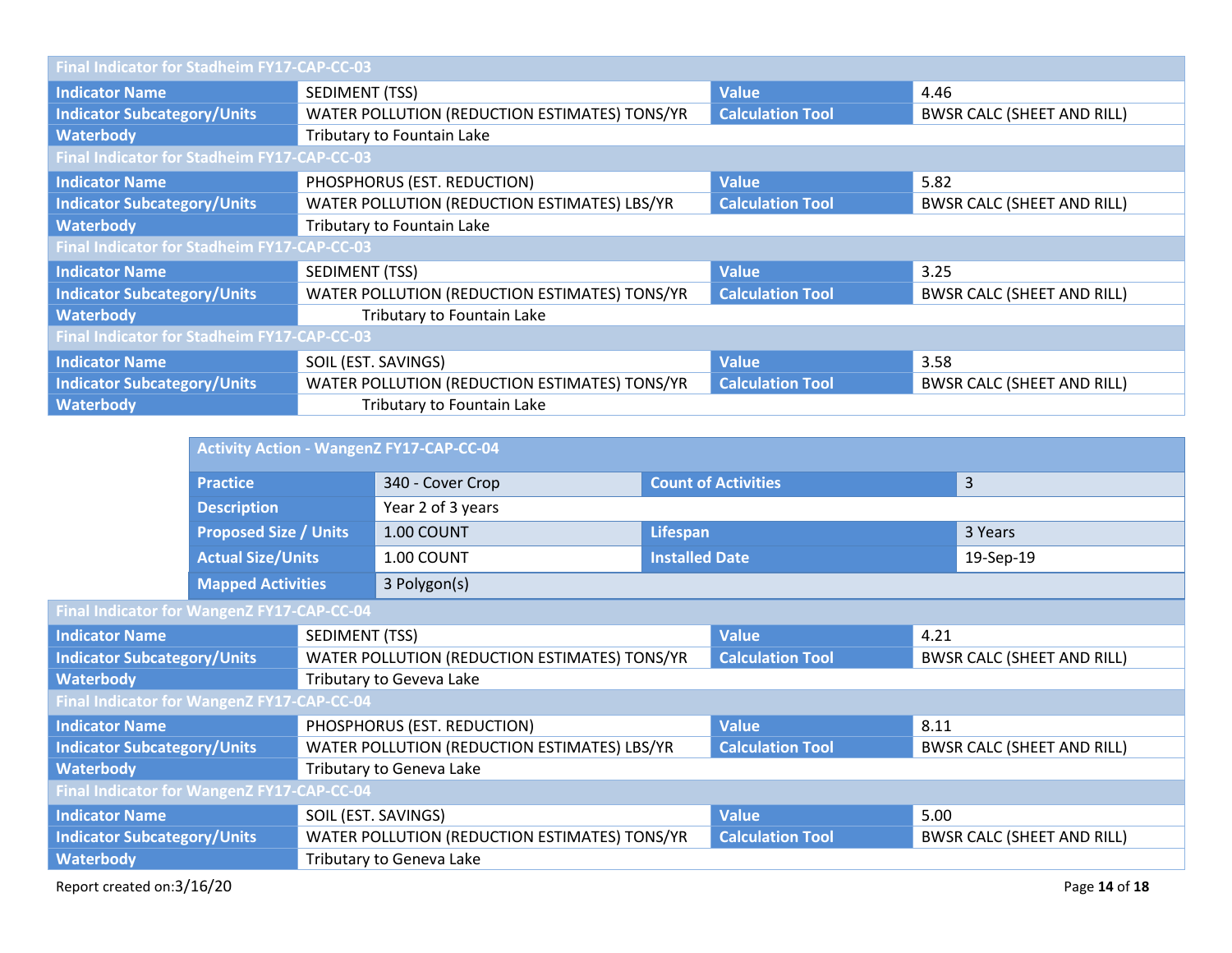| Final Indicator for WangenZ FY17-CAP-CC-04 |                                               |                         |                                   |  |  |
|--------------------------------------------|-----------------------------------------------|-------------------------|-----------------------------------|--|--|
| <b>Indicator Name</b>                      | <b>Value</b><br>4.21<br>SEDIMENT (TSS)        |                         |                                   |  |  |
| <b>Indicator Subcategory/Units</b>         | WATER POLLUTION (REDUCTION ESTIMATES) TONS/YR | <b>Calculation Tool</b> | <b>BWSR CALC (SHEET AND RILL)</b> |  |  |
| Waterbody                                  | Tributary to Geneva Lake                      |                         |                                   |  |  |
|                                            | Final Indicator for WangenZ FY17-CAP-CC-04    |                         |                                   |  |  |
| <b>Indicator Name</b>                      | <b>Value</b><br>SOIL (EST. SAVINGS)<br>5.00   |                         |                                   |  |  |
| <b>Indicator Subcategory/Units</b>         | WATER POLLUTION (REDUCTION ESTIMATES) TONS/YR | <b>Calculation Tool</b> | <b>BWSR CALC (SHEET AND RILL)</b> |  |  |
| <b>Waterbody</b>                           | Tributary to Geneva Lake                      |                         |                                   |  |  |
| Final Indicator for WangenZ FY17-CAP-CC-04 |                                               |                         |                                   |  |  |
| <b>Indicator Name</b>                      | PHOSPHORUS (EST. REDUCTION)                   | <b>Value</b>            | 8.11                              |  |  |
| <b>Indicator Subcategory/Units</b>         | WATER POLLUTION (REDUCTION ESTIMATES) LBS/YR  | <b>Calculation Tool</b> | <b>BWSR CALC (SHEET AND RILL)</b> |  |  |
| <b>Waterbody</b>                           | Tributary to Geneva Lake                      |                         |                                   |  |  |
| Final Indicator for WangenZ FY17-CAP-CC-04 |                                               |                         |                                   |  |  |
| <b>Indicator Name</b>                      | SEDIMENT (TSS)                                | <b>Value</b>            | 3.71                              |  |  |
| <b>Indicator Subcategory/Units</b>         | WATER POLLUTION (REDUCTION ESTIMATES) TONS/YR | <b>Calculation Tool</b> | <b>BWSR CALC (SHEET AND RILL)</b> |  |  |
| <b>Waterbody</b>                           | Tributary to Geneva Lake                      |                         |                                   |  |  |
| Final Indicator for WangenZ FY17-CAP-CC-04 |                                               |                         |                                   |  |  |
| <b>Indicator Name</b>                      | SOIL (EST. SAVINGS)                           | <b>Value</b>            | 8.0                               |  |  |
| <b>Indicator Subcategory/Units</b>         | WATER POLLUTION (REDUCTION ESTIMATES) TONS/YR | <b>Calculation Tool</b> | <b>BWSR CALC (SHEET AND RILL)</b> |  |  |
| <b>Waterbody</b>                           | Tributary to Geneva Lake                      |                         |                                   |  |  |
| Final Indicator for WangenZ FY17-CAP-CC-04 |                                               |                         |                                   |  |  |
| <b>Indicator Name</b>                      | PHOSPHORUS (EST. REDUCTION)                   | <b>Value</b>            | 7.06                              |  |  |
| <b>Indicator Subcategory/Units</b>         | WATER POLLUTION (REDUCTION ESTIMATES) LBS/YR  | <b>Calculation Tool</b> | <b>BWSR CALC (SHEET AND RILL)</b> |  |  |
| <b>Waterbody</b>                           | Tributary to Geneva Lake                      |                         |                                   |  |  |

|                                                                  | <b>Activity Action - Redman FY17-CAP-CC-05</b> |                     |                         |              |                            |  |                |
|------------------------------------------------------------------|------------------------------------------------|---------------------|-------------------------|--------------|----------------------------|--|----------------|
|                                                                  | <b>Practice</b>                                |                     | 340 - Cover Crop        |              | <b>Count of Activities</b> |  | $\overline{4}$ |
| <b>Description</b>                                               |                                                | 3rd year of 3 years |                         |              |                            |  |                |
| <b>Proposed Size / Units</b>                                     |                                                | 1.00 COUNT          | Lifespan                |              | 3 Years                    |  |                |
| <b>Actual Size/Units</b>                                         |                                                | 1.00 COUNT          | <b>Installed Date</b>   |              | 14-Sep-19                  |  |                |
| <b>Mapped Activities</b>                                         |                                                | 4 Polygon(s)        |                         |              |                            |  |                |
| Final Indicator for Redman FY17-CAP-CC-05                        |                                                |                     |                         |              |                            |  |                |
| <b>Indicator Name</b><br><b>PREVENTION</b>                       |                                                |                     |                         | <b>Value</b> |                            |  |                |
| <b>Indicator Subcategory/Units</b><br>POLLUTION PREVENTION COUNT |                                                |                     | <b>Calculation Tool</b> | Other        |                            |  |                |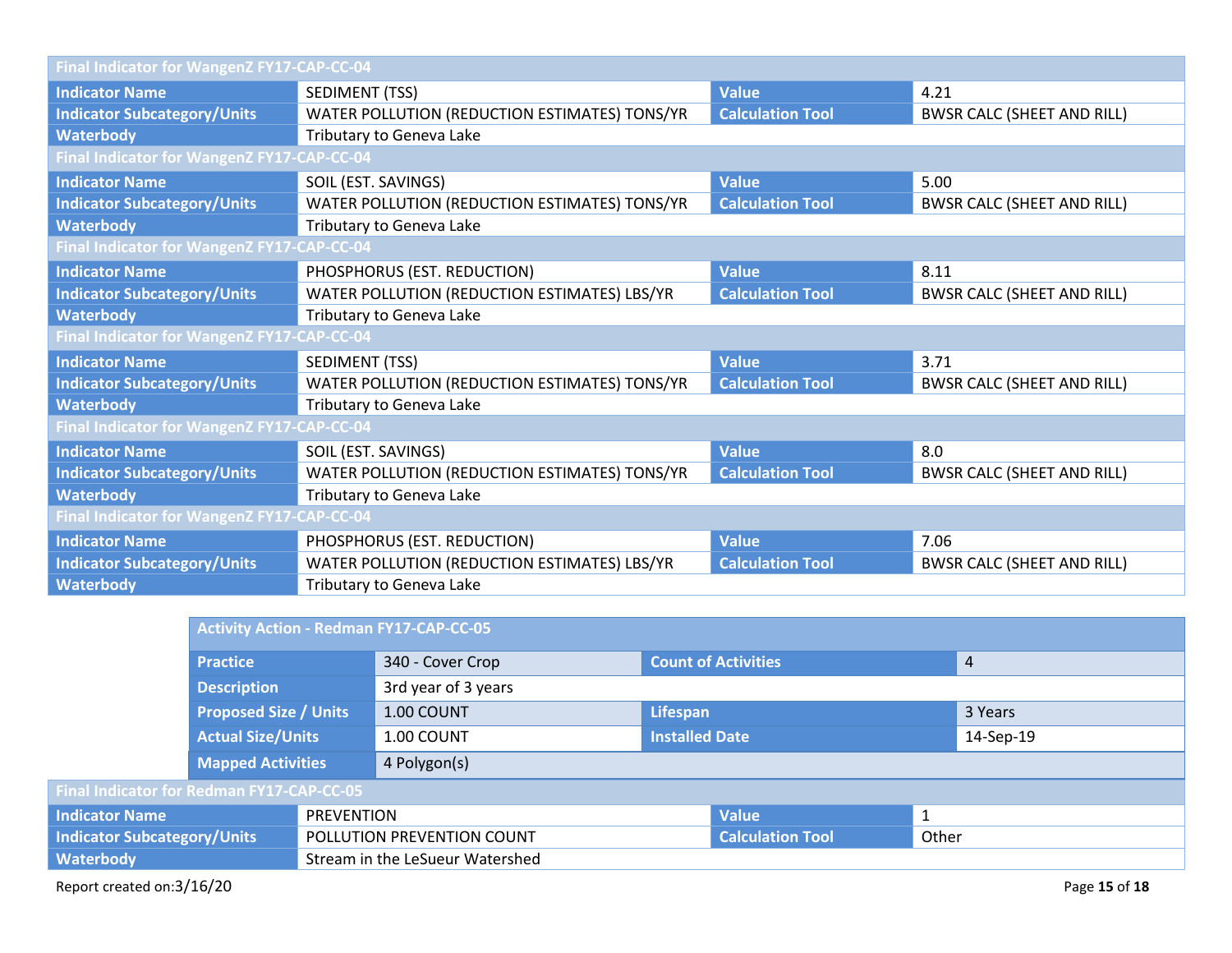| <b>Final Indicator for Redman FY17-CAP-CC-05</b> |                                                                |  |  |  |  |
|--------------------------------------------------|----------------------------------------------------------------|--|--|--|--|
| <b>Indicator Name</b>                            | <b>Value</b><br>PREVENTION                                     |  |  |  |  |
| <b>Indicator Subcategory/Units</b>               | <b>Calculation Tool</b><br>POLLUTION PREVENTION COUNT<br>Other |  |  |  |  |
| Waterbody                                        | Stream in the LeSueur Watershed                                |  |  |  |  |
| <b>Final Indicator for Redman FY17-CAP-CC-05</b> |                                                                |  |  |  |  |
| <b>Indicator Name</b>                            | <b>Value</b><br><b>PREVENTION</b>                              |  |  |  |  |
| <b>Indicator Subcategory/Units</b>               | <b>Calculation Tool</b><br>POLLUTION PREVENTION COUNT<br>Other |  |  |  |  |
| Waterbody                                        | Stream in the LeSueur Watershed                                |  |  |  |  |

| <b>Grant Activity - Soil Erosion - 2017 technical assistance</b> |                                                                                                                                                                                                                                                                                                                                                                                                                                                                                                                                                                                                                                                                                                                                                                                                                                                                                       |                                                                                                                        |  |  |  |
|------------------------------------------------------------------|---------------------------------------------------------------------------------------------------------------------------------------------------------------------------------------------------------------------------------------------------------------------------------------------------------------------------------------------------------------------------------------------------------------------------------------------------------------------------------------------------------------------------------------------------------------------------------------------------------------------------------------------------------------------------------------------------------------------------------------------------------------------------------------------------------------------------------------------------------------------------------------|------------------------------------------------------------------------------------------------------------------------|--|--|--|
| <b>Description</b>                                               | Soil Erosion - 2017 technical assistance<br>Freeborn County Comprehensive Water Plan(Goal 7 - protect and preserve topsoil, Goal 8 - control soil erosion, Goal 15 -<br>protect surface waters from storm water drainage e of sediment, nutrients, and chemicals, Goal 16 - Manage watersheds to<br>reduce bacteria, nutrients, chemicals, and sediment from entering surface waters, Goal 17 - manage watershed s to control<br>surface water runoff, Goal 20 - protect shoreland areas).<br>Technical assistance through existing staff. New district tech will absorb some of the duties of existing staff allowing existing<br>staff with experience and expertise to effectively add capacity. Estimate of 20% of a FTE among existing staff.                                                                                                                                    |                                                                                                                        |  |  |  |
| <b>Category</b>                                                  | TECHNICAL/ENGINEERING ASSISTANCE                                                                                                                                                                                                                                                                                                                                                                                                                                                                                                                                                                                                                                                                                                                                                                                                                                                      |                                                                                                                        |  |  |  |
| <b>Start Date</b>                                                | <b>End Date</b><br>14-Mar-17<br>31-Dec-18                                                                                                                                                                                                                                                                                                                                                                                                                                                                                                                                                                                                                                                                                                                                                                                                                                             |                                                                                                                        |  |  |  |
| <b>Has Rates and Hours?</b>                                      | Yes                                                                                                                                                                                                                                                                                                                                                                                                                                                                                                                                                                                                                                                                                                                                                                                                                                                                                   |                                                                                                                        |  |  |  |
| <b>Actual Results</b>                                            | Drill program assisted local landowners in getting their cover crops, CRP plantings, buffer plantings, and pasture plantings<br>completed effectively. Drill program assisted approximately 10 producers on 180 acres. Staff assisted 8 landowners in<br>applying for and being accepted into CREP. Assisted another 10 in running eligibility and payment estimates for CREP. Spent<br>hours being thankful for having one of the best board conservationists in the region, if not the state. Participated in 1W1P<br>meetings and other planning efforts. Assisted in water plan amendment. Helped producers enroll and re-enroll in CRP.<br>Assisted landowners with erosion or water quality issues in getting technical and financial assistance.<br>2018 continued technical assistance with drill program, CRP assistance and planning, also worked with landowners resulting |                                                                                                                        |  |  |  |
|                                                                  | \$33.24.                                                                                                                                                                                                                                                                                                                                                                                                                                                                                                                                                                                                                                                                                                                                                                                                                                                                              | in 5 CREP applications being accepted for a total of 335 acres. Manager/Tech 28 hours @ \$69.99 and 3 Tech 107 hours @ |  |  |  |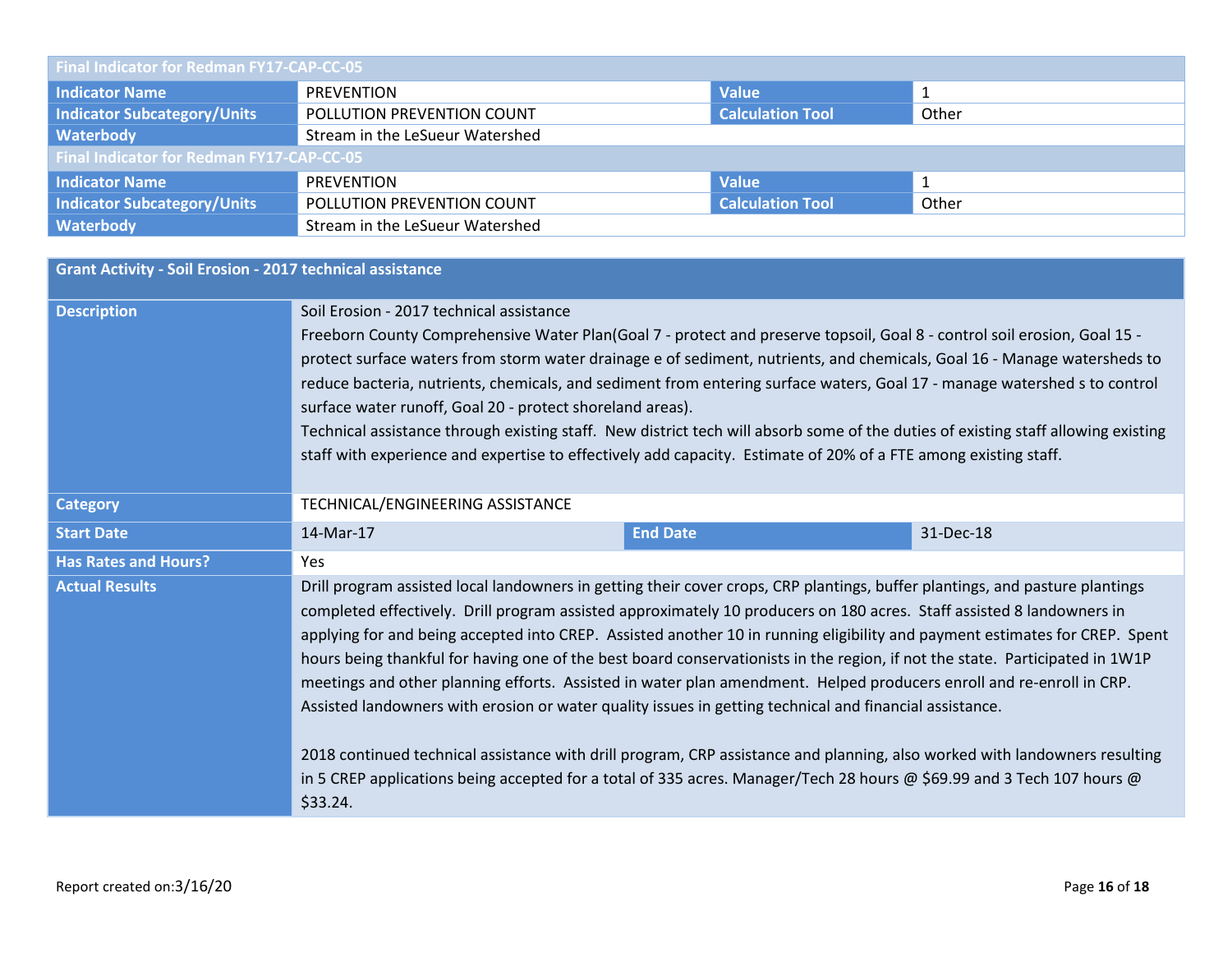| <b>Grant Activity - Water Storage and Treatment - 2017 training</b> |                                                                                                                                     |                                                                                                                   |           |  |  |
|---------------------------------------------------------------------|-------------------------------------------------------------------------------------------------------------------------------------|-------------------------------------------------------------------------------------------------------------------|-----------|--|--|
| <b>Description</b>                                                  | Water Storage and Treatment - 2017 training                                                                                         |                                                                                                                   |           |  |  |
|                                                                     |                                                                                                                                     | Freeborn County Comprehensive Water Plan (Goal 15 - protect surface waters from storm water drainage of sediment, |           |  |  |
|                                                                     | nutrients, and chemicals, Goal 16 - Manage watersheds to reduce bacteria, nutrients, chemicals, and sediment from entering          |                                                                                                                   |           |  |  |
|                                                                     | surface waters)                                                                                                                     |                                                                                                                   |           |  |  |
|                                                                     | To be spent on staff time, registration fees, and associated costs (lodging, ect) of training for staff to increase their knowledge |                                                                                                                   |           |  |  |
|                                                                     | and abilities.                                                                                                                      |                                                                                                                   |           |  |  |
| Category                                                            | EDUCATION/INFORMATION                                                                                                               |                                                                                                                   |           |  |  |
| <b>Start Date</b>                                                   | 14-Mar-17                                                                                                                           | <b>End Date</b>                                                                                                   | 31-Dec-17 |  |  |
| <b>Has Rates and Hours?</b>                                         | Yes                                                                                                                                 |                                                                                                                   |           |  |  |
| <b>Actual Results</b>                                               | Staff attended pertinent trainings including area employee meetings, BWSR Academy, conservation planning, and MASWCD                |                                                                                                                   |           |  |  |
|                                                                     | Convention. Staff learned valuable skills to help provide effective assistance to landowners with up to date information.           |                                                                                                                   |           |  |  |

## **Grant Attachments**

| <b>Document Name</b>                       | <b>Document Type</b>      | <b>Description</b>                                   |
|--------------------------------------------|---------------------------|------------------------------------------------------|
| <b>2017 Expenditures</b>                   | Grant                     | 2017 - SWCD Local Capacity Services (Freeborn SWCD)  |
| <b>2017 SWCD Local Capacity Services</b>   | <b>Grant Agreement</b>    | 2017 SWCD Local Capacity Services - Freeborn SWCD    |
| 2017 SWCD Local Capacity Services executed | <b>Grant Agreement</b>    | 2017 SWCD Local Capacity Services - Freeborn SWCD    |
| <b>All Details Report</b>                  | <b>Workflow Generated</b> | Workflow Generated - All Details Report - 02/04/2020 |
| <b>All Details Report</b>                  | <b>Workflow Generated</b> | Workflow Generated - All Details Report - 02/04/2020 |
| <b>All Details Report</b>                  | <b>Workflow Generated</b> | Workflow Generated - All Details Report - 01/29/2020 |
| <b>All Details Report</b>                  | <b>Workflow Generated</b> | Workflow Generated - All Details Report - 12/30/2019 |
| <b>All Details Report</b>                  | <b>Workflow Generated</b> | Workflow Generated - All Details Report - 02/01/2018 |
| <b>All Details Report</b>                  | <b>Workflow Generated</b> | Workflow Generated - All Details Report - 01/31/2019 |
| <b>All Details Report</b>                  | Grant                     | 2017 - SWCD Local Capacity Services (Freeborn SWCD)  |
| <b>All Details Report</b>                  | <b>Workflow Generated</b> | Workflow Generated - All Details Report - 02/15/2018 |
| <b>Computers</b>                           | Grant                     | 2017 - SWCD Local Capacity Services (Freeborn SWCD)  |
| <b>Equipment purchase</b>                  | Grant                     | 2017 - SWCD Local Capacity Services (Freeborn SWCD)  |
| Final financial report for 17 CAP          | Grant                     | 2017 - SWCD Local Capacity Services (Freeborn SWCD)  |
| <b>Financial Report</b>                    | Grant                     | 2017 - SWCD Local Capacity Services (Freeborn SWCD)  |